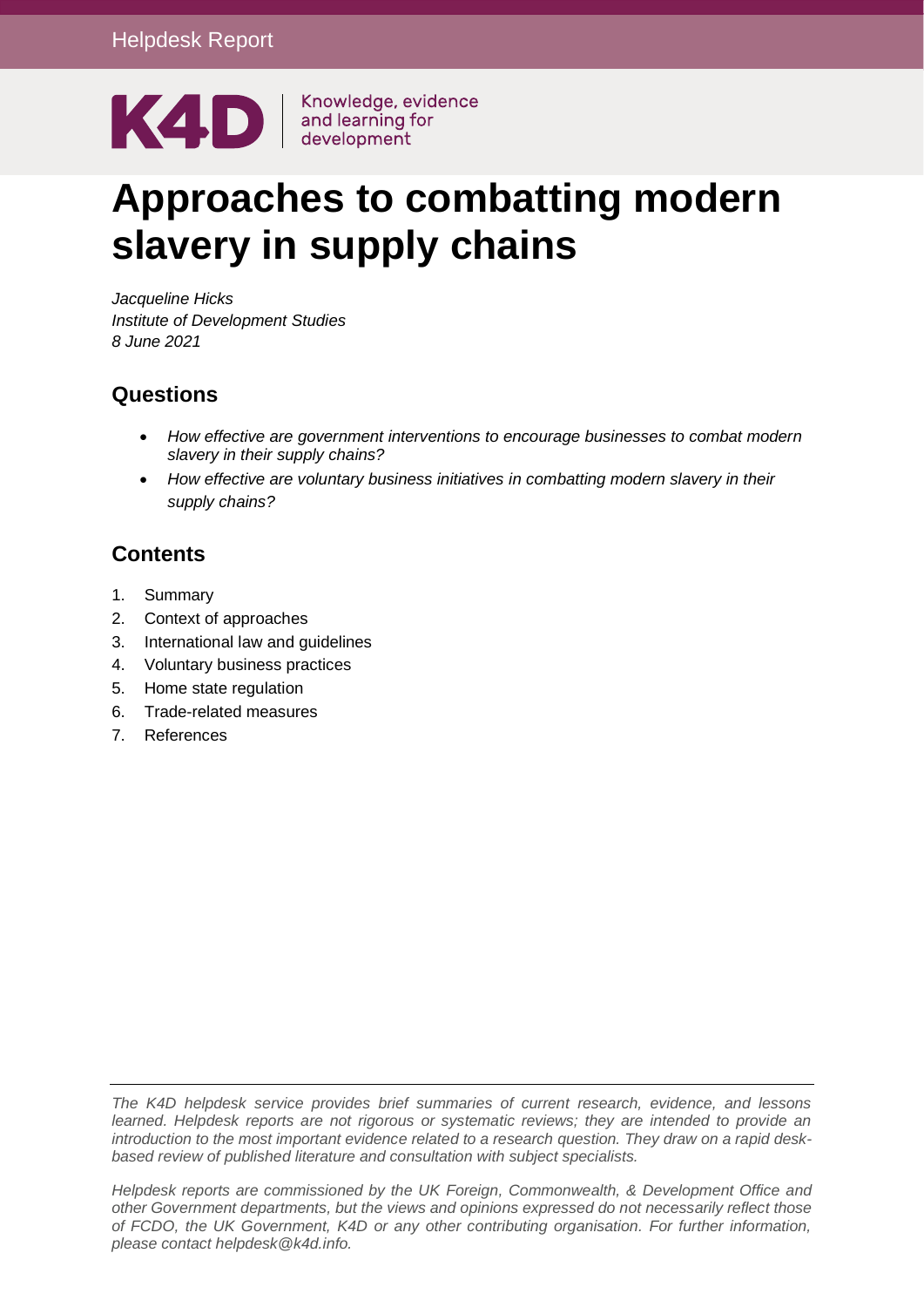# **1. Summary**

This review finds that generalisations about the effectiveness of different business or government approaches to tackling modern slavery in supply chains are not currently possible. There is no consistency in how international parent companies deal with the use of forced labour by their suppliers – one company's definition of an 'audit' may be very different from another's. There is a large body of evidence highlighting examples of ineffective business approaches to the issue, and some evidence of individual best practice. The international and national laws and regulations that seek to standardise and enforce better business practices tend to be judged on their intermediate objectives, such as their design or the number of company disclosure reports elicited, rather than any actual impact on workers. Beyond the design of business or government initiatives, the key test of their effectiveness is in their implementation, which is a long-term process that will be felt differently in various contexts around the world.

The purpose of this rapid review is to lay out some of the general approaches used by both business and government to tackle 'modern slavery' in international business supply chains, and locate evidence of their effectiveness. The definition of modern slavery used in this report focuses on forced labour and extreme forms of labour exploitation.

A brief overview of the current situation is that:

**International institutions** have been encouraging large international businesses to tackle modern slavery by offering guidelines on how to investigate the issue in their supply chains ('due diligence') over the past decade or so. Some large **international businesses** have been using these guidelines, but their implementation, how it is checked and by whom ('auditing') is highly variable. **National governments** are increasingly mandating businesses through national legislation to report on what they do ('disclosure legislation'). More recently, governments have begun imposing a legal duty of care on parent companies which means they can be held responsible for what their subsidiaries do (in 'mandatory due diligence' legislation).

Key findings are:

- **There is no consistency in how international companies currently implement the due diligence guidelines**, or other voluntary procedures such as certification, human rights assessments or auditing. It is therefore not possible to judge each method as a category, but only to look at individual examples of good or bad practice. Large scale surveys and interviews with buyers, suppliers and auditors describe many elements of ineffective due diligence and auditing practices.
- **The design of national disclosure legislation is generally judged to be flawed. There is medium compliance in terms of quantity of company reports and low compliance in terms of quality.** The literature reports many weaknesses in the design of disclosure legislation. While it has been found to generally increase the number of disclosure reports, these are of variable quality, and there is continuing lack of compliance reported in the UK (20%) and US (40%).
- **There is some evidence that mandatory due diligence legislation in the US has had some positive effects in specific contexts** - the use of child labour in mines in the Congo. The 2017 French law – the first to impose a legal duty of care on parent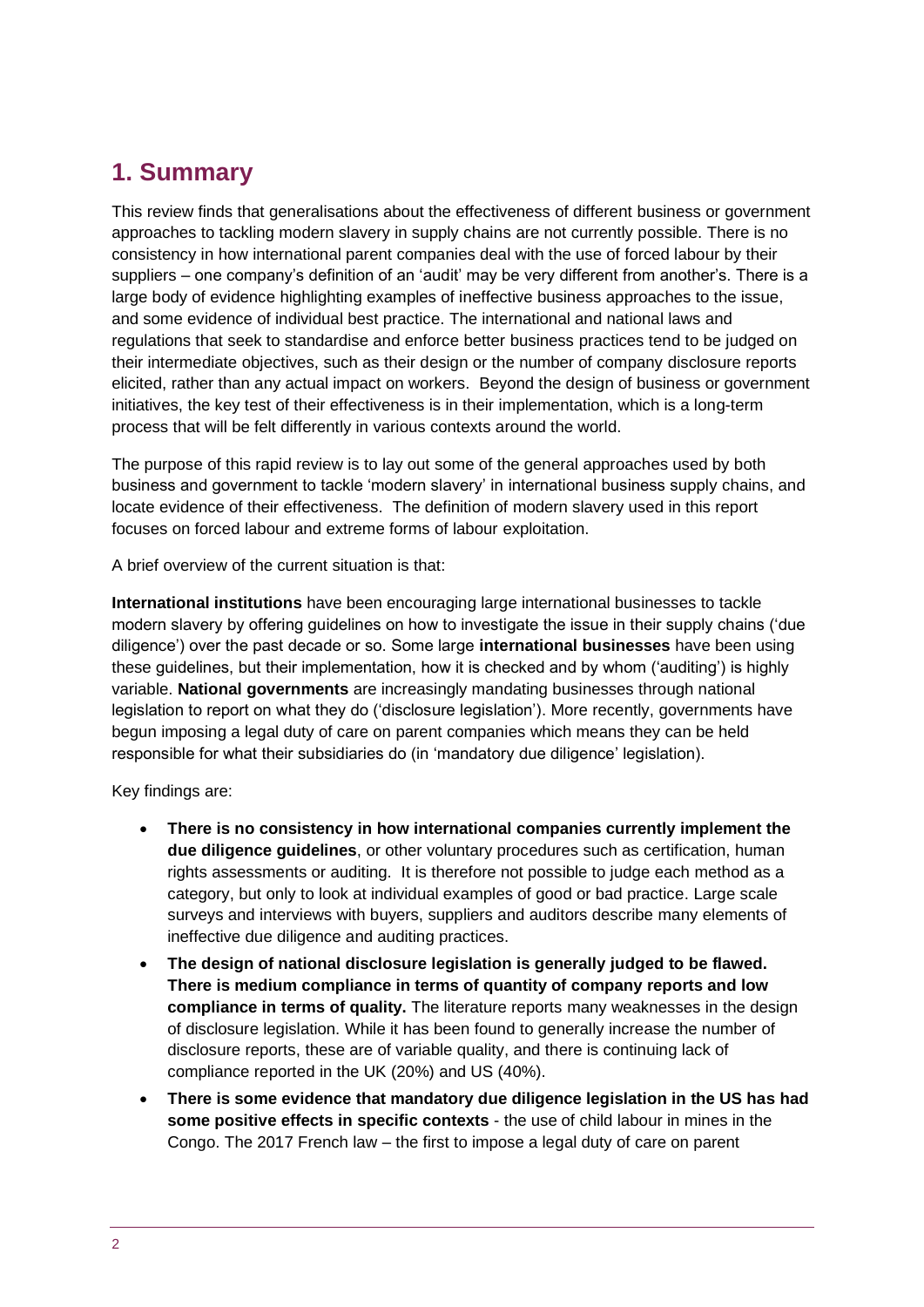companies for their suppliers – has not so far been well enough implemented to judge its effectiveness.

• **There are some individual examples of gains made against modern slavery by using trade mechanisms**. Threats to withdraw preferential tariffs have been used by the US to encourage their trading partners to tackle forced labour on their home soil, and the EU has threatened import bans in some cases. US Customs authorities have also seized some imports in relation to the use of forced labour, but sporadically and inconsistently, leading to claims of trade protectionism and politicisation. Some individual examples of effectiveness were found where companies have either suffered a fall in market value, or made reparations to workers as a result of a US Customs action. Specific forced labour clauses are only just beginning to be inserted into Free Trade Agreements.

**Definitions count**: The definition of 'modern slavery' has implications for the measures used to tackle it. Some scholars critique the way international institutions use the term. They say it assumes it is possible to cut an easy line around victims of modern slavery and those stuck in more minor forms of labour exploitation (LeBaron, 2020a), and implies it is a randomly occurring phenomenon enacted by a few 'bad apples' or 'unscrupulous employers' (ILO 2012, in LeBaron 2018). If the continuities between exploitative labour practices and forced labour are recognised, then tackling modern slavery becomes a much broader task of dealing with labour standards in the wider global economy [\(Strauss, 2013;](https://journals.sagepub.com/doi/full/10.1177/0007650320930417) Bunting & Quirk, 2017). However, this view conflicts with others who say modern slavery needs a special approach because of its illegality [\(Crane et](https://journals.sagepub.com/doi/full/10.1177/0007650320930417)  [al., 2019; Stevenson & Cole, 2018\)](https://journals.sagepub.com/doi/full/10.1177/0007650320930417).

**Evidence Base:** Overall, the evidence on forced labour and modern slavery is recognised as being "dangerously thin and riddled with bias" (LeBaron, 2018, p.1). It is difficult to research directly because of its illegality, the involvement of powerful interests, and the potential to further endanger highly vulnerable workers. Nevertheless, there is a very large number of articles and reports written on the issue, particularly from the last five years. The main sources used in this review came from both grey literature and academic literature.

**Gender, context and theory of change:** Almost all of the literature reviewed for this report mentioned the role of gender in modern slavery. It is recognised that the catch-all term 'modern slavery' differs across settings and population groups (adults vs children, male vs females), and that "any theory of change therefore needs to be specific to the particular manifestation of modern slavery that is being addressed, based on a detailed understanding of the dynamics of each illicit labour market in the specific context" (ICAI, 2020). Some scholars caution that without a contextual approach to the implementation of anti-slavery initiatives, harm can be caused to the people they are supposed to protect (in LeBaron, 2018, p.3).

# **2. Context of approaches**

The International Labour Organisation estimates that out of the 24.9 million people trapped in forced labour around the world, 16 million are exploited in the private sector (ILO, 2017), linked to the supply chains of the international businesses.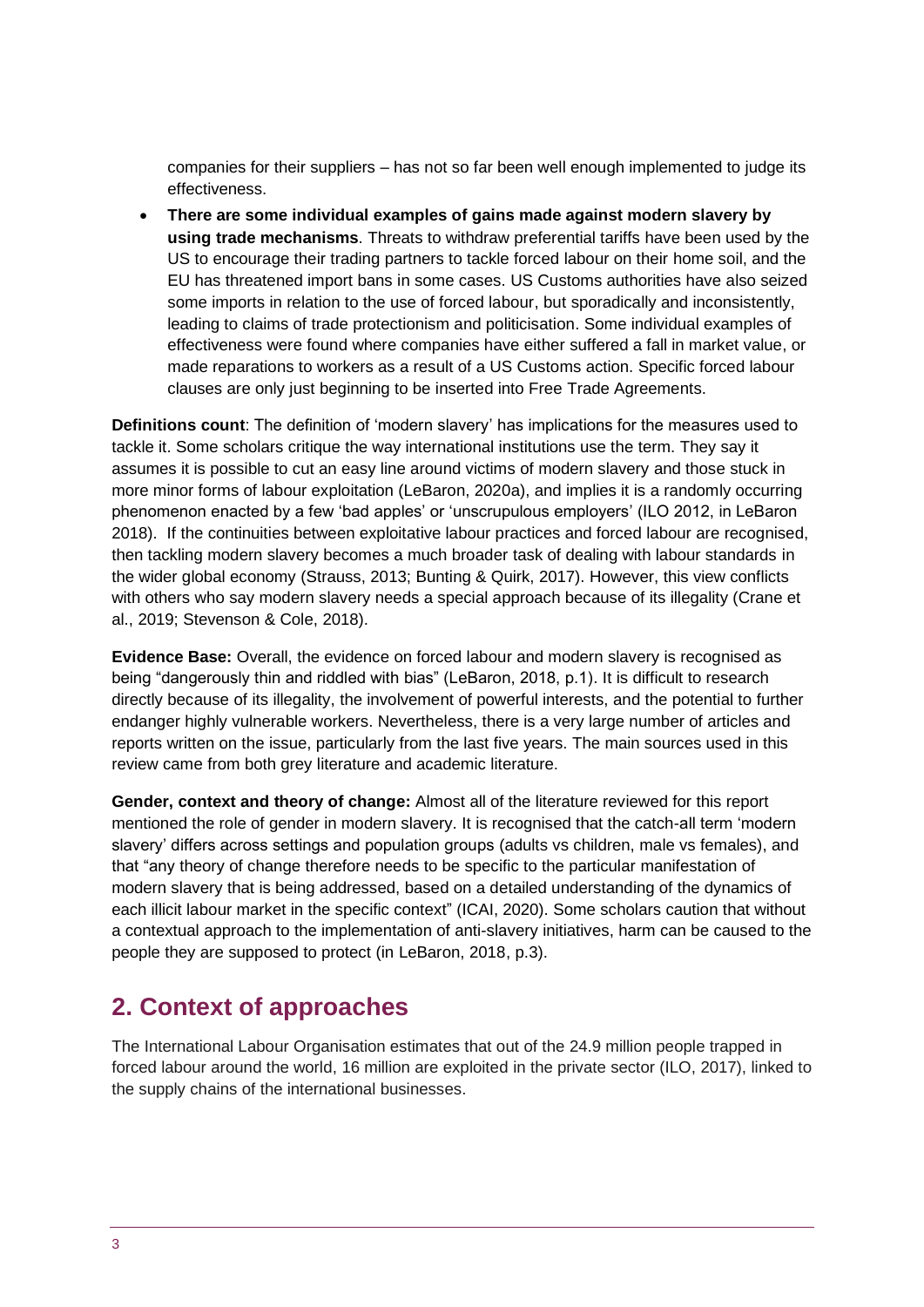This rapid review focuses on ways governments can encourage businesses to combat modern slavery in their supply chains. This relatively top-down approach sits within a larger universe of other possible actions including:

**Community initiatives:** Programmes to support community organisation and local action, such as those undertaken by the Freedom Fund. Evaluations of one Freedom Fund programme found that from 2015 to 2018 the prevalence of households in bonded labour in 1,100 target villages fell steeply, on average, from 56% to 11%, equivalent to 125,000 fewer individuals in bonded labour (Freedom Fund, 2019).

**Worker-driven social responsibility initiatives:** These are aimed at "changing conditions that cause forced labour to manifest in global supply chains" (LeBaron, 2020a). They include supply chain collective bargaining where worker representatives negotiate with upstream buyers to produce a legally-binding agreement between unions and brands. The key example is the 'Bangladesh Accord' which covers the garment industry (Dias-Abey, 2019; Lebaron, 2020b, p.171).

**Strategic cross-border litigation:** These are court proceedings to establish responsibility on the part of one company for wrongdoing committed by another company. They require substantial support to connect local and global lawyers and NGOs. A recent landmark case in the Canadian Supreme Court ruled that a claim for alleged forced labour at an Eritrean mine could proceed against a Canadian parent company (Nevsun Resources Ltd. v. Araya, 2020) (The Freedom Fund, 2021). These cases establish precedent for holding parent companies legally responsible for the actions of their suppliers.

An overall critique of the literature on encouraging businesses to combat modern slavery in their supply chains is that it focuses too much on the specific design of audit regimes "as a technical, neutral, and benign tool of supply chain governance" (Lebaron et al, 2017). And that from a developing country perspective, a focus on forced labour is effectively a "tango at the margins" of an unequal global economic system (Kotiswaran, 2019).

# **3. International law and guidelines**

## **Almost all countries are already legally obliged to criminalise modern slavery under international law**

The principle that no one shall be held in slavery is embedded in international human rights law, including the 1948 Universal Declaration of Human Rights (BHRRC, 2017). Schwarz & Allain (2020) list five core "international instruments" specific to modern slavery. They become legal obligations once they have been ratified (agreed by national parliaments). In total, 185 States (96%) have international obligations to criminalise forced labour as a result of being party to either the 1930 Forced Labour Convention or the 1966 International Covenant on Civil and Political Rights (ICCPR) (Schwarz & Allain, 2020, p.16).

## **Many states have also signed up to 'soft law' international guidelines aimed specifically at modern slavery in supply chains**

Table 1 below details some of the most cited international guidelines in the literature.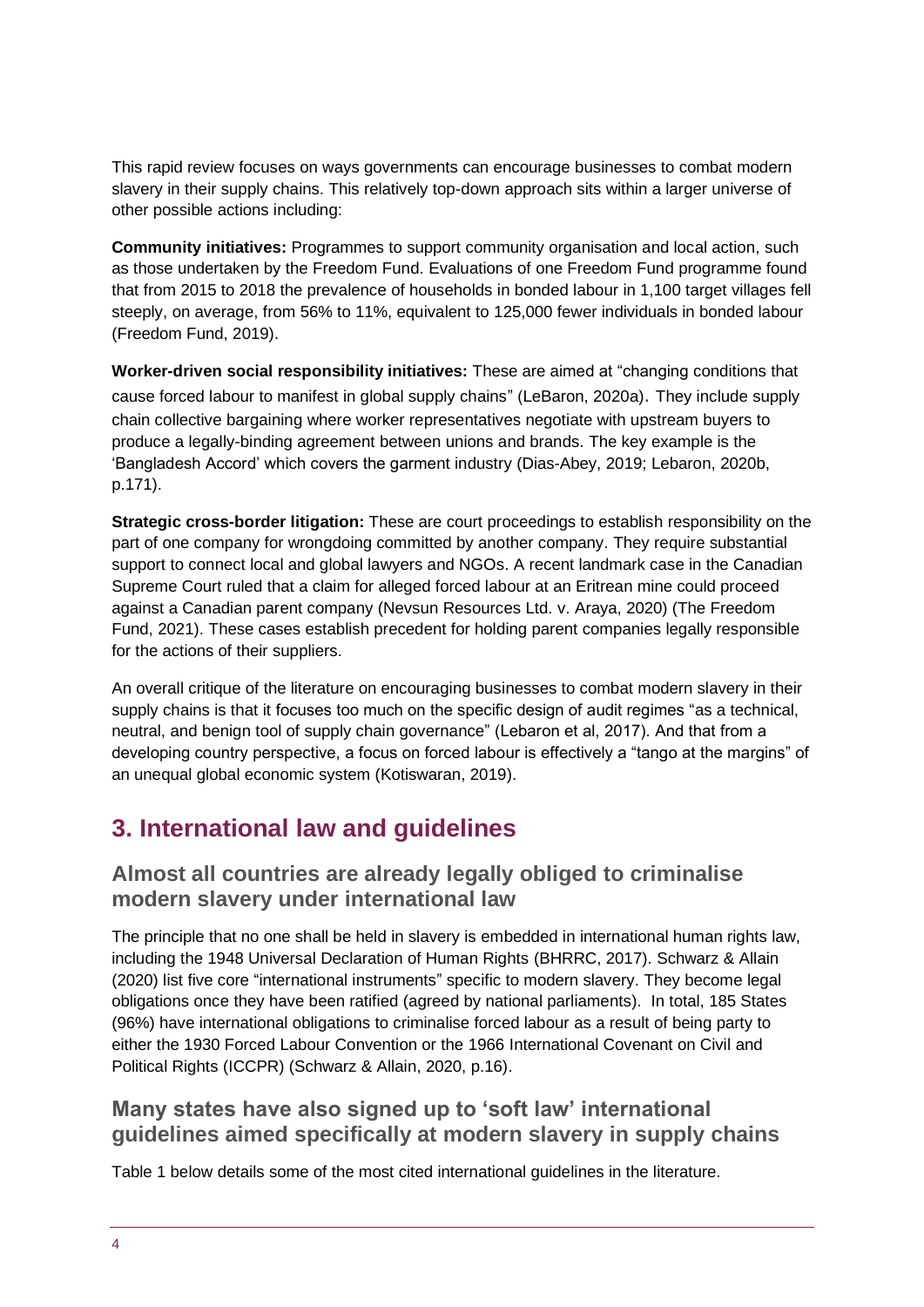Table 1: Selected International guidelines on modern slavery in supply chains

| <b>Name</b>                                                                                                                                                                      | <b>Details</b>                                                                                                                                                                                                                                                                                                                                                                                                                                                                                                                                                                                          |
|----------------------------------------------------------------------------------------------------------------------------------------------------------------------------------|---------------------------------------------------------------------------------------------------------------------------------------------------------------------------------------------------------------------------------------------------------------------------------------------------------------------------------------------------------------------------------------------------------------------------------------------------------------------------------------------------------------------------------------------------------------------------------------------------------|
| <b>UN Guiding Principles on</b><br><b>Business and Human</b><br>Rights (UNGPs) (2011).                                                                                           | Neither legally binding, nor voluntary as there is no 'signing up'<br>to the UNGPs needed in order for their expectations to apply.<br>They apply to all businesses of all sizes, across all industries,<br>in all geographies, including financial institutions, as well as<br>their corporate clients and the companies they invest in<br>(directly or through financial intermediaries). No singular body<br>charged with enforcing their expectations or 'adjudicating'<br>whether businesses and other organizations have met their<br>expectations. Increasingly incorporated into domestic laws. |
| <b>UN Sustainable</b><br><b>Development Goals (SDGs)</b><br>(2015).                                                                                                              | SDG 5.21 – trafficking and exploitation of women and girls.<br>SDG 8.72 - forced labour, child labour, modern slavery and<br>human trafficking.<br>SDG 16.23 - trafficking of children.                                                                                                                                                                                                                                                                                                                                                                                                                 |
| 'MNE Declaration': The ILO<br><b>Tripartite Declaration of</b><br><b>Principles concerning</b><br><b>Multinational Enterprises</b><br>and Social Policy (1977,<br>amended 2017). | A summary of how the principles contained in the ILO<br>Conventions and Recommendations apply to the operations of<br>companies. It is "non-binding", but universally applicable to all<br>member states of the ILO and all enterprises.                                                                                                                                                                                                                                                                                                                                                                |
| <b>The ILO Forced Labour</b><br>(Supplementary Measures)<br><b>Recommendation (2014).</b>                                                                                        | Aimed at both multi-national and national companies.<br>Encourages governments to develop national policies to<br>ensure that companies address the risk of forced labour being<br>used in their operations or in operations to which they are<br>directly linked (for example, by their suppliers).                                                                                                                                                                                                                                                                                                    |

Sources: Kovick & Davis (2019); BHRRC (2017); Hofmann et al (2018)

#### **The effectiveness of these international guidelines depends in part on their absorption into state legislation**

One way of measuring the effectiveness of these international initiatives is the degree to which they are reflected in domestic national legislation and action plans. After a comprehensive review of domestic legislation around the world, Schwarz & Allain (2020, p.11) find that "112 States (58%) appear not to have put in place penal provisions for the punishment of forced labour," and "94 States (49%) appear not to have criminal legislation prohibiting slavery or the slave trade."

There has been a steady increase in national legislation imposing mandatory requirements onto companies to disclose information about labour issues in their supply chains, as detailed further in the next section. One study found 55 new pieces of such legislation since 2009 [\(Phillips](javascript:;) et al., [2018](javascript:;)).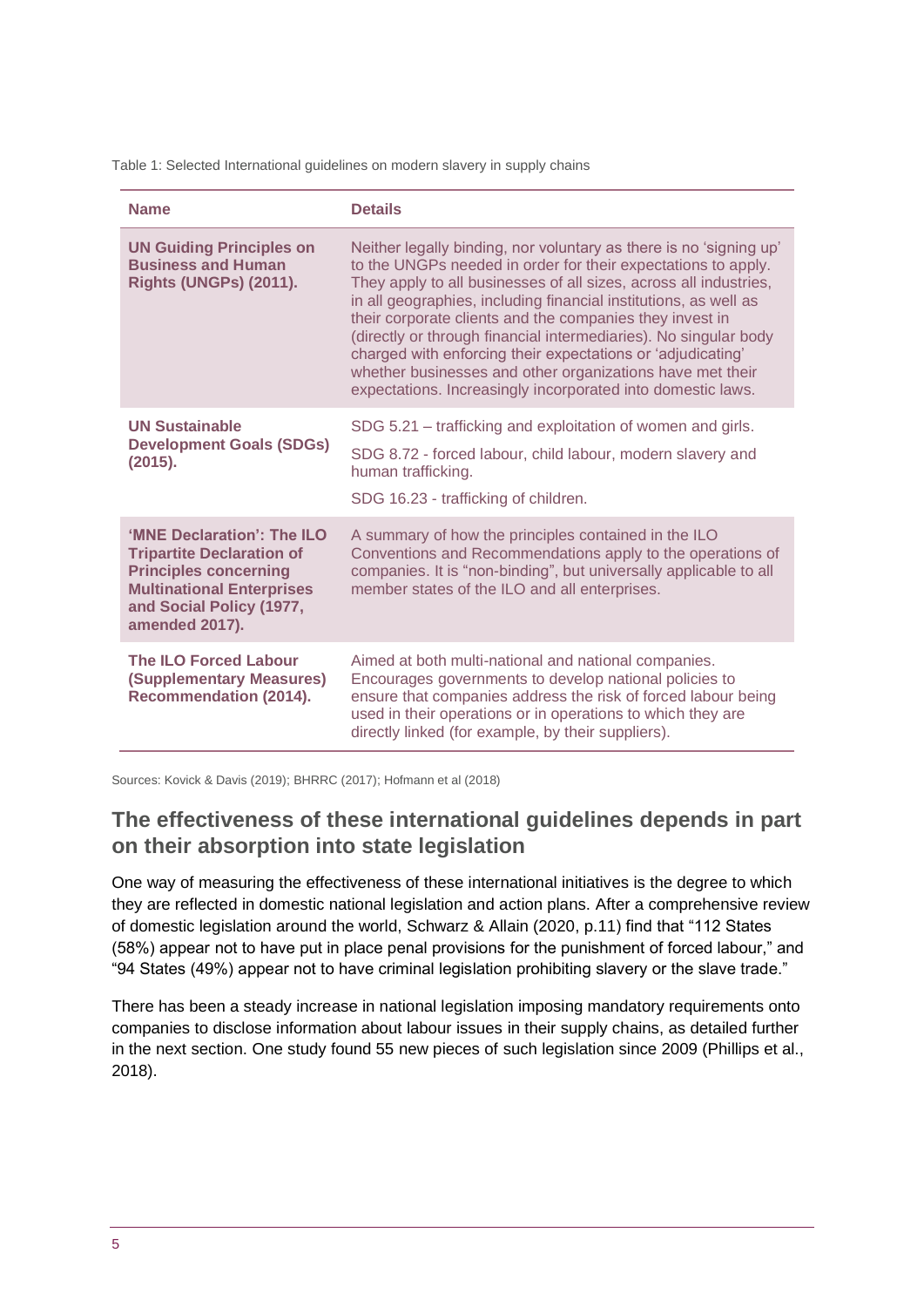## **The effectiveness of these guidelines can also be judged on their implementation through donor-funded country assistance projects**

However, evidence of a direct impact from these projects on workers is not straight forward. In a review of 150 evaluations of donor projects to combat trafficking, Bryant and Landman (2020) found that most were inconclusive on the question of impact. ICAI (2020) finds that "definitional problems, the hidden nature of the modern slavery phenomenon and difficulties in measurement make it very difficult in practice to assess the impact of any intervention on the incidence of modern slavery."

# **4. Voluntary business practices**

Global companies with long international supply chains have their own internal mechanisms to manage business risk. In recent years, companies have been responding to international guidelines, such as those detailed in Section 3 above, to add human rights concerns to their private supply chain governance mechanisms.

These have been voluntary activities, responding to NGO and societal pressure (Lund-Thomsen & Lindgreen, 2014). However, as Section 5 below shows, they have in recent years started to become more mandatory as national legislation is written and more tightly enforced. LeBaron & Rühmkorf (2019) describe the absorption of voluntary corporate social responsibility (CSR) programmes into national legislation as a "hybrid" form of global supply chain governance. Even if they are written into national legislation, it may just mean that such voluntary standards are endorsed without strengthening legally binding standards.

Some of the approaches that businesses take to supply chain transparency and accountability are listed in Table 2 below. These approaches are used across the economy in sectors ranging from manufacturing to extractive industries. The financial sector also has some relatively new voluntary initiatives and codes of conduct, such as the Liechtenstein Initiative for Finance Against Slavery and Trafficking (the 'FAST Initiative'). Some international guidelines specific to the finance sector are the UN Principles for Responsible Investment, the OECD's guidance for institutional investors and the UNEP Financial Initiative's Principles for Responsible Banking. Otherwise, businesses operating in the financial sector are subject to the same guidelines and legislation as other types of business, depending on the jurisdiction (Kovick & Davis, 2019, Cockayne, 2021).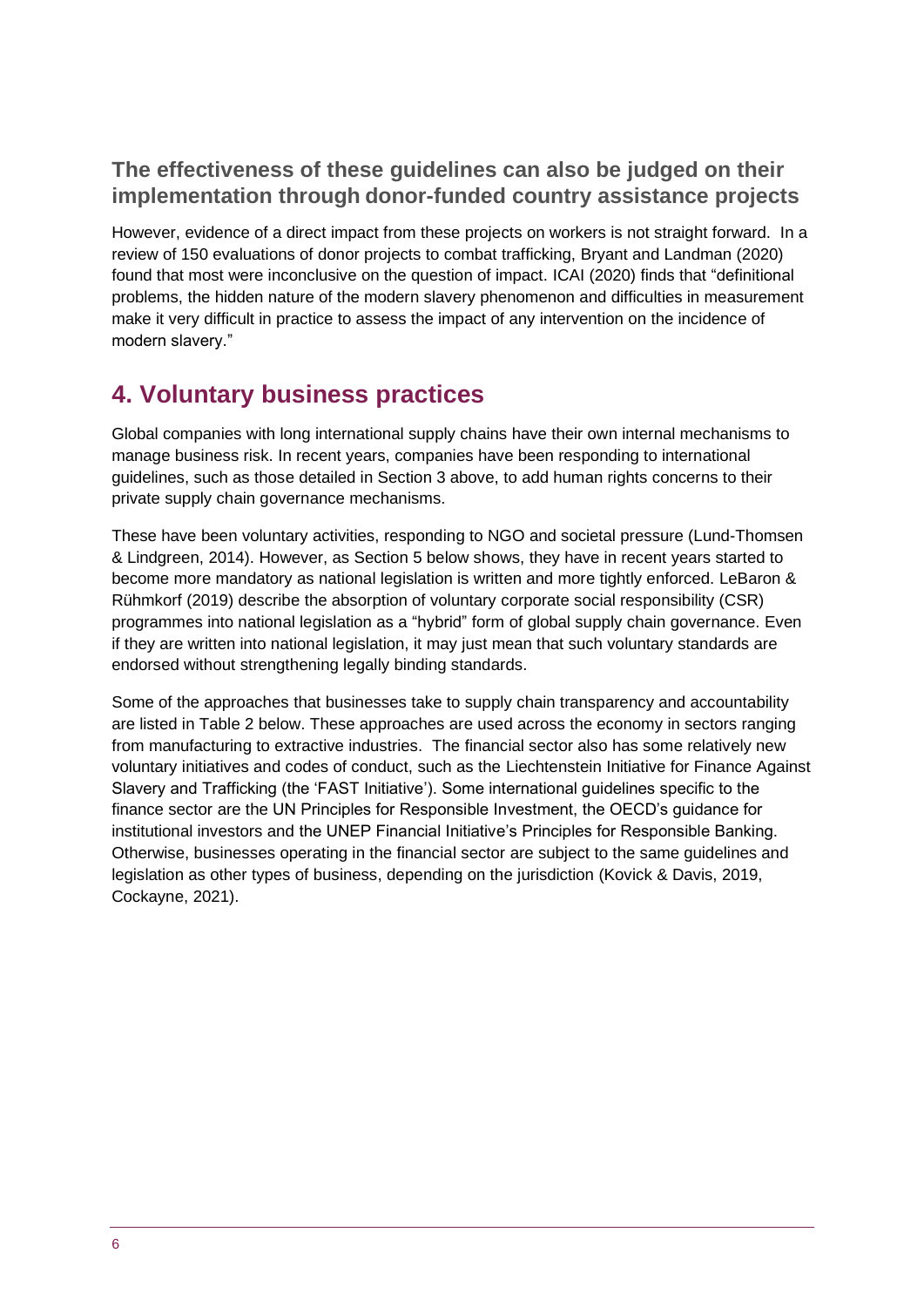Table 2: Selected business approaches to modern slavery in supply chains

| <b>Practice</b>                                                             | <b>Approach</b>                                                                                                                                                                                                                                                                                                                                                                                                                                                                                                                                                                                     |
|-----------------------------------------------------------------------------|-----------------------------------------------------------------------------------------------------------------------------------------------------------------------------------------------------------------------------------------------------------------------------------------------------------------------------------------------------------------------------------------------------------------------------------------------------------------------------------------------------------------------------------------------------------------------------------------------------|
| Due diligence                                                               | A process that requires companies to not only report potential forced labour<br>risks, but also demonstrate that they are taking measures to 'prevent, mitigate<br>and account for how they address their actual and potential adverse impacts'.<br>E.g., the six-step framework in the OECD Guidance on Due Diligence for<br>Responsible Business Conduct recommends not only responsible business<br>conduct and identification of impact, but also preventing adverse impacts,<br>tracking implementation and results, communicating how impacts are<br>addressed, and cooperating in mediation. |
| <b>Audits</b><br>'compliance audits'<br>'ethical audits'<br>'social audits' | The monitoring and verification of a company's conformance with adopted<br>standards. May be in collaboration with non-governmental organisations<br>(NGOs) or private audit firms commissioned by the company. Audit<br>requirements are increasingly absorbed into national legislation.                                                                                                                                                                                                                                                                                                          |
| <b>Certification</b>                                                        | Assessment of corporate processes and production conditions against<br>specific standards. May be self-assessed or by a third party. E.g. the<br>organisation Good Weave runs a certification scheme to ensure that child<br>labour is not used in carpets made in India.                                                                                                                                                                                                                                                                                                                           |
| <b>Chain of custody</b><br><b>'traceability</b><br>measures'                | Assessment of corporate processes and production conditions at every<br>company with financial ownership of the respective product to establish<br>certified chain. A traceability system records and follows the trail as products,<br>parts, materials, and services come from suppliers and are processed and<br>ultimately distributed as final products and services.                                                                                                                                                                                                                          |
| <b>Human rights</b><br>impact<br>assessments<br>(HRIAS)                     | Provides an overview of actual or potential human rights aspects relevant to a<br>company's business activities both at the operations and at the supply chain<br>level. HRIAs are frequently used to determine whether certain human rights<br>risks can be prioritised over others.                                                                                                                                                                                                                                                                                                               |
| 'Employer Pays'<br>policies                                                 | Employers commit to bearing the full costs of recruitment and placement of<br>migrant workers. This is based on the understanding that a major cause of<br>forced labour in global supply chains is the charging of recruitment fees to<br>migrant workers who then find themselves in debt bondage.                                                                                                                                                                                                                                                                                                |
| <b>Codes of conduct</b>                                                     | Written by the buyer and distributed to their suppliers. Commonly used to<br>manage, monitor, and control suppliers through auditing against the code.                                                                                                                                                                                                                                                                                                                                                                                                                                              |

Sources: Hofmann et al (2018); LeBaron et al (2017); Villiers (2019); trackrecordglobal (undated); Skrivankova (2017); Smit et al (2020); IHRB, (2017).

## **Actual implementation of each approach is so varied as to make it impossible to evaluate their effectiveness as a category**

For example, there is variation in how far down the supply chain companies attempt due diligence, partly due to the wide variety in types of supply chain (Smit et al, 2020). Companies may report that they have conducted a "human rights impact assessment (HRIA)", but for one company this means a comprehensive up- and down-stream assessment in each jurisdiction that it operates in. For another company, this means an internal workshop where employees were asked to identify their own salient human rights issues (Smit et al, 2020). Similarly, audits may be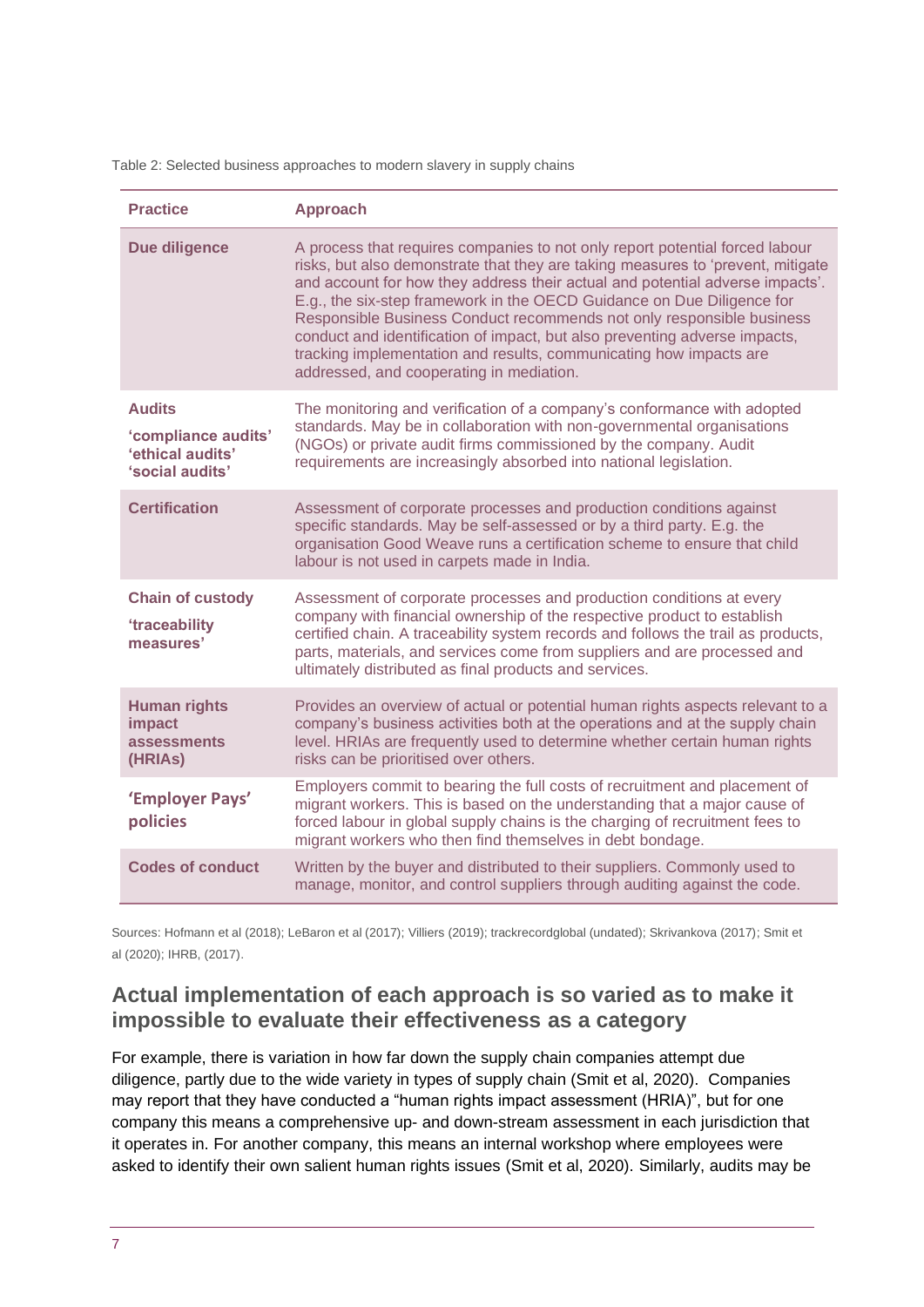undertaken internally, by NGO's or by a private audit firm following different methodologies (Smit et al, 2020).

#### **There is a large literature highlighting weaknesses in business approaches to combatting modern slavery**

The literature found during the course of this rapid review mostly measured the effectiveness of these approaches by interviewing company employees and through observation of the internal procedures that make up the business approaches detailed in Table 2 above.

Based on a survey (n=31), interviews (n=52) with buyers, suppliers, shippers, auditors, and government officials in China, and interviews (n=38) with auditors and their consumer goods company clients in large North American cities and in London, LeBaron et al (2017, p.967) conclude that "the audit regime is mediating but failing to resolve the tensions of unsustainable production practices within the global consumer goods supply chain." Listing some of the specific weaknesses in the audit process, the authors describe the most significant barrier to effectiveness to be the "disproportionate power and control that companies yield over the pathway, timing, and implementation of audits" (p.968). They add that, "although auditors are often portrayed as independent, in reality brands give them strict instructions about when, where, and how to audit" (p.968).

The Ethical Trade Initiative (Early, 2017, p.14) undertook a survey of 1500 overseas suppliers to UK, Denmark and Norway-based companies across multiple sectors. Amongst the many insights from the survey, they found that "while many companies require suppliers to respect their codes of conduct … and monitor suppliers' labour rights performance, their buying practices often sit at odds with these initiatives."

LeBaron (2019) critiques some elements of the audit process. For example, she explains that most private auditing mechanisms rarely, if ever, cover third-party labour intermediaries, and that the private audit firms have no powers of investigation – and cannot even require companies to open locked drawers.

Ullah et al (2021) collated a list of 273 human rights violations by 160 multi-national companies mostly from developed countries. The data is from Human Rights Watch and includes incidents of forced labour and child labour. They find that more than 90% of these 160 companies have CSR/sustainability committees, are signatories to the UN Global Compact and have reported compliance with the International Labour Organisation (ILO). They conclude that this raises questions about the effectiveness of these programmes.

It has been argued that modern slavery is a distinct problem that cannot be addressed in the same way as other human rights or environmental issues in the business supply chain. This is because it is illegal, often hidden, and involves a range of labour market intermediaries [\(Crane et](https://journals.sagepub.com/doi/full/10.1177/0007650320930417)  [al., 2019; Stevenson & Cole, 2018\)](https://journals.sagepub.com/doi/full/10.1177/0007650320930417). Barrientos and Smith [\(2007\)](https://www.tandfonline.com/doi/full/10.1080/09537287.2020.1795290?src=recsys) find that audits may have a positive impact on exploitative labour practices that are less egregious than forced labour or modern slavery.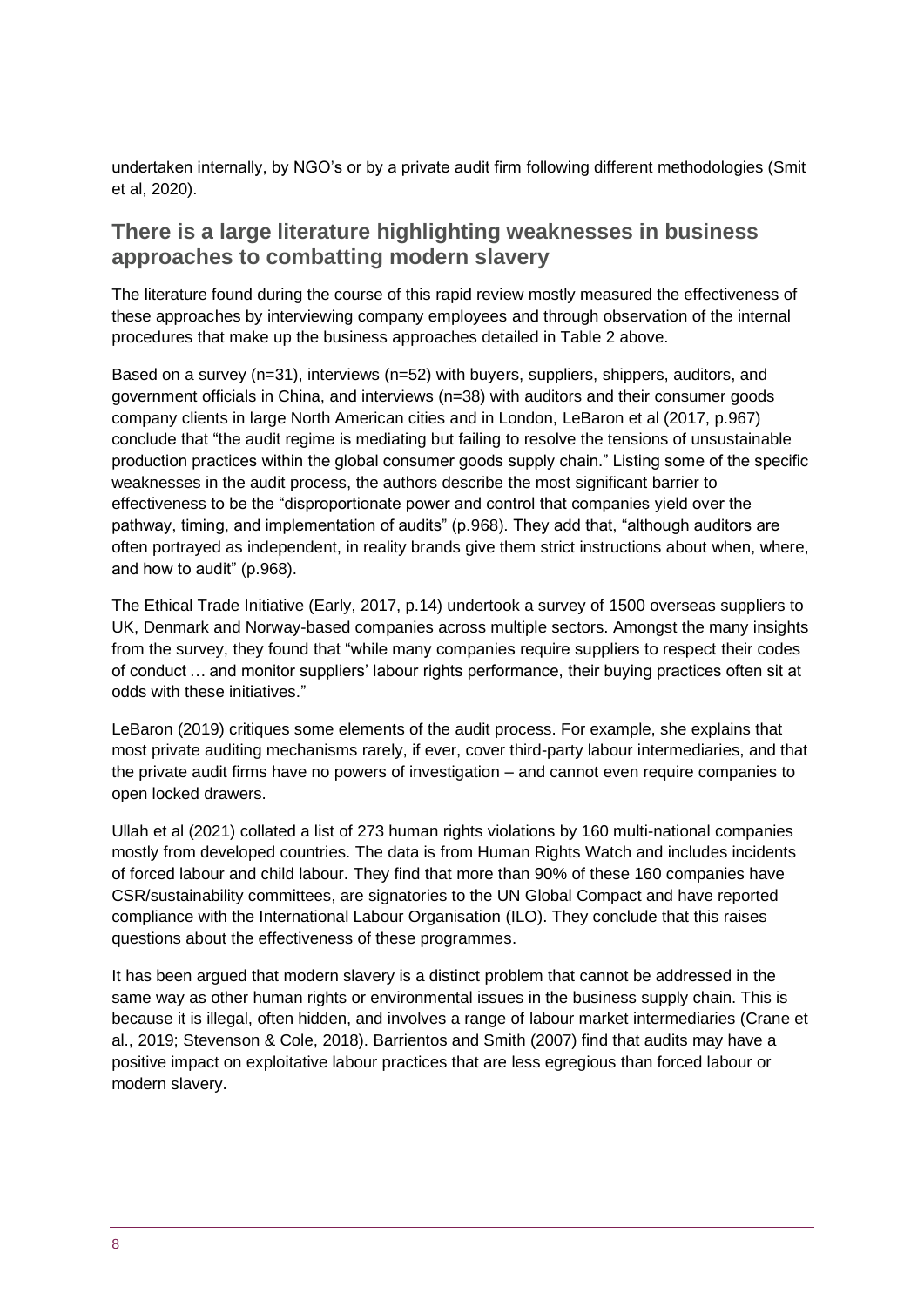## **The direct impact of these approaches on workers is described in individual examples of good practice**

[Know the Chain,](https://knowthechain.org/) a benchmarking NGO based in the US, gives Adidas the number one spot in its research on individual company performance on tackling modern slavery in its supply chain. It gives the company 100% in its 'Traceability and Supply Chain Transparency' category.

Some companies engage in remediation after a problem has been found in their supply chains. For example, Apple Inc has required suppliers to reimburse the type of recruitment fees that leave many migrants in debt bondage and modern slavery. Apple claims that US\$28.4 million has been repaid to over 34,000 workers since the start of the programme in 2009 (IHRB, 2017, p.15).

Emberson (2019) highlights best practice in some company audits as publishing metrics against which progress can be measured. For example, the number of trainings, actions by third party auditors and critical breaches to policy.

# **5. Home state regulation on supply chain transparency**

Just as some companies incorporate elements of the international guidelines on due diligence and auditing into their internal procedures, governments are increasingly introducing them into legislation at national level. National legislation on modern slavery ranges on a scale from stronger laws that mandate companies to develop a due diligence plan on human rights in their supply chain, to disclose this plan and to implement it. At the other end are weaker laws that merely provide statutory endorsement to existing voluntary company initiatives and reporting, with no penalty for non-compliance (LeBaron & Rühmkorf, 2019).

Table 3 below gives some examples of current legislation which requires companies to report their internal policies for dealing with forced labour.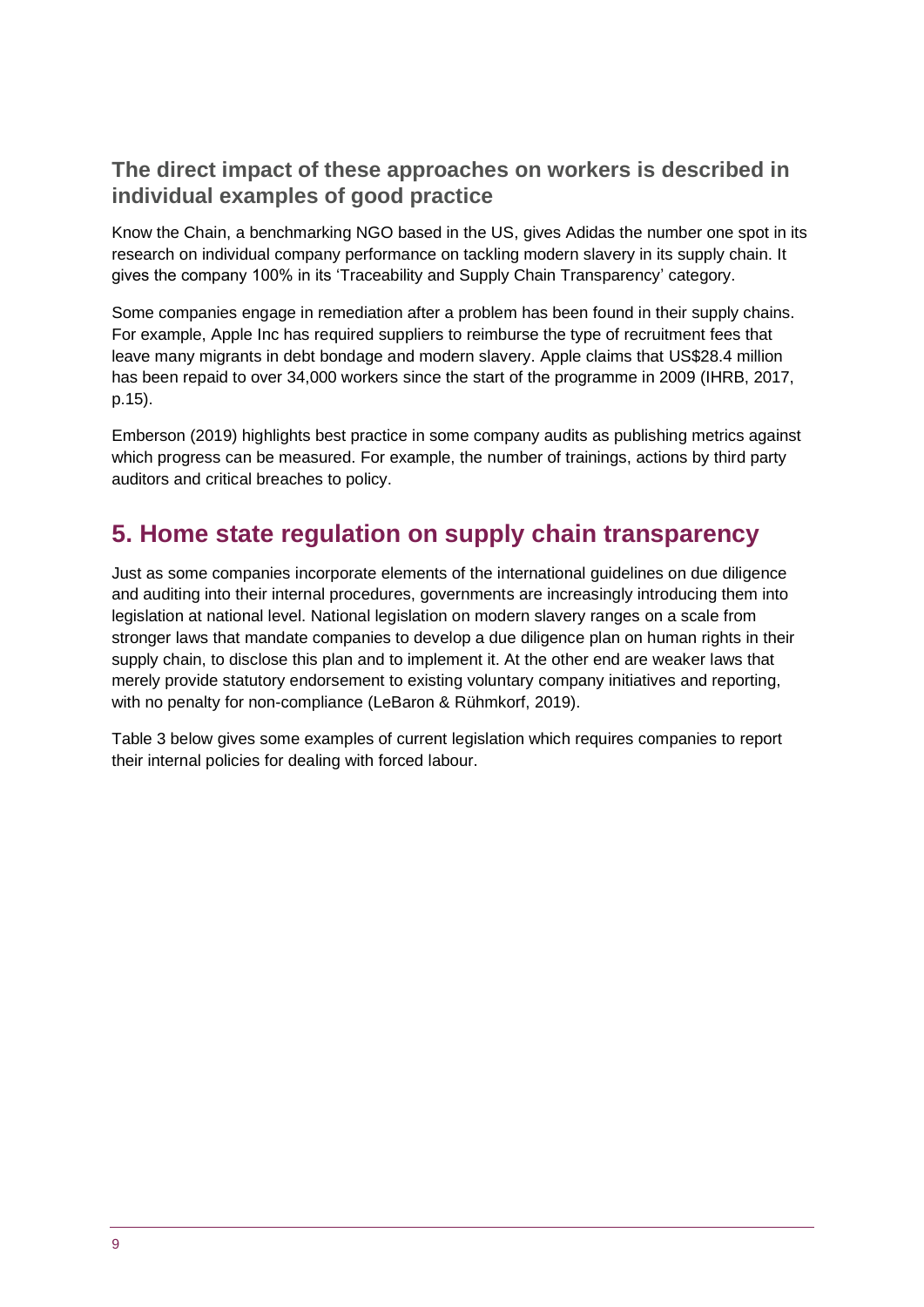## **Disclosure legislation requires some companies to report on their internal procedures with few penalties if they do not comply**

| Name and place of law, date<br>of enactment, coverage                                                                                                                           | Form and content of<br>disclosure requirements                                                                                                                                                                                                                                                                                               | <b>Stringency of disclosure</b><br>requirements                                                                                                                                                                                                                                      |
|---------------------------------------------------------------------------------------------------------------------------------------------------------------------------------|----------------------------------------------------------------------------------------------------------------------------------------------------------------------------------------------------------------------------------------------------------------------------------------------------------------------------------------------|--------------------------------------------------------------------------------------------------------------------------------------------------------------------------------------------------------------------------------------------------------------------------------------|
| <b>Transparency in Supply</b><br><b>Chains Act; California (2012)</b><br>Firms which do business in<br>California with worldwide<br>annual revenues of over<br>US\$100 million. | Statement on website about the<br>processes undertaken to tackle<br>modern slavery in their supply<br>chains, to include:<br>verification, audit, certification,<br>accountability and training.                                                                                                                                             | No direct penalties for<br>non-disclosure. Only the<br><b>Attorney General can</b><br>bring action for a violation of<br>this law.                                                                                                                                                   |
| <b>Modern Slavery Act; UK</b><br>(2015)<br>Any commercial organisation<br>that does business in the UK,<br>with a turnover of more than<br>GBP36 million.                       | Annual statement on the steps<br>taken to ensure that modern<br>slavery is not at any level of the<br>supply chain. May include<br>information on: organisational<br>structure and supply chains,<br>policies on slavery, due<br>diligence processes, parts<br>supply chains where there is risk<br>of slavery, training, amongst<br>others. | Does not need to guarantee a<br>slavery free supply chain, but<br>rather to disclose on actions<br>taken to achieve this objective.<br>The Secretary of State may<br>take company to court for<br>failure to make an annual<br>statement and face an<br>unlimited fine.              |
| State of São Paulo<br>Legislature law number<br>14,946; Brazil (2013)<br>All companies registered to<br>operate in the State of São<br>Paulo.                                   | Information disclosed through<br>mandatory public inspection.                                                                                                                                                                                                                                                                                | Procedures in place to<br>suspend a firm's licence to<br>pursue the same type of<br>economic activity, or from<br>opening a new company, for a<br>period of 10 years if slave<br>labour is identified in any tier of<br>the supply chain. Based on a<br>system of public inspection. |

Table 3: Selected examples of disclosure legislation specific to labour standards

Source: Adapted from Phillips et al (2018)

Phillips et al (2018, pp.5-13) provide a more detailed and comprehensive table of other disclosure laws around the world which relate to broader human rights and environmental concerns, which also include forced labour and modern slavery. These include laws in the EU (2014), India (2013), Argentina (2008), Indonesia (2010), Pakistan (2009), Finland (2011), Spain (2011), Denmark (2009), and Sweden (2007). Similar disclosure legislation has been more recently passed in Australia (2018).

These laws all have different provisions. For example, the Australian Modern Slavery Act differs from the U.K's by including government obligations to report (Smit et al, 2020) and obliging businesses to separately detail i) the risks and ii) the actions taken to address these risks to bring greater clarity to reporting. In some jurisdictions, companies in the financial sector are also required to make such disclosures. For example, research from the Walk Free Foundation identified 91 asset managers required to report under the U.K's Modern Slavery Act (Walk Free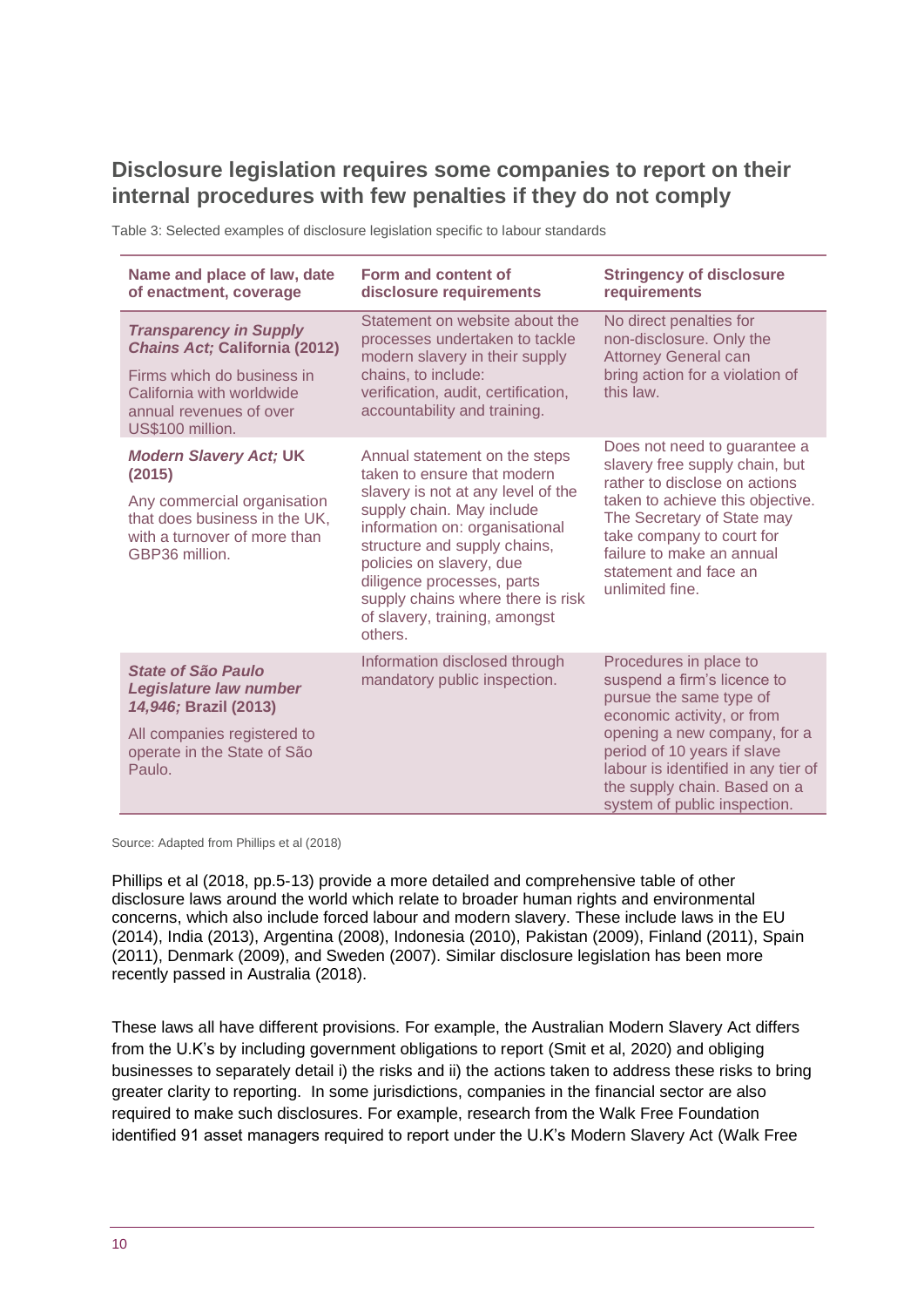et al, 2021). Other laws, such as California's Transparency in Supply Chains Act, only require disclosure from companies that are registered as manufacturers or retail sellers.

#### **Disclosure laws may increase the number of company disclosures, but no evidence was found of their impact on workers**

In an overview of 11 studies all looking at the effect of mandatory corporate reporting on modern slavery, Lerigo-Stephens et al (2021, p.38) find that "the studies generally agreed on the positive impact of anti-slavery legislation" in terms of increasing "the number and quality of company disclosures."

However, Lerigo-Stephens et al (2021, p.30) further find that "the focus on regulatory frameworks and corporate compliance in [these] studies...does not provide strong evidence for the impacts of corporate reporting on individuals vulnerable to, or experiencing exploitation. Studies typically focused on changes in corporate behaviour as the mechanism for tackling modern slavery, rather than seeking to evaluate impacts for workers on the ground."

#### **Compliance with the disclosure laws is still low in the US and UK**

In 2017, the UK's National Audit Office found that "of the FTSE100 companies…20% of these companies either had not produced a statement or had a statement that did not comply with the Home Office's guidance. The Chartered Institute of Procurement and Supply found that one in three businesses covered by the Modern Slavery Act have not produced a statement." (NAO, 2017, p.26)

In the US, a 2015 Report found that the "average disclosure compliance score" under the California Act was 60%, and the average "affirmative conduct score" relating to "the extent of corporate-driven action" was 31% (Smit et al, 2020).

#### **Highlighting weaknesses in the design of disclosure laws is also used as a measure of their effectiveness**

One report notes that "both the UK and the California Act allows companies to state that they have taken no steps to address modern slavery in their supply chains." (Smit et al, 2020, p.172).

One article highlights that these laws "do not prevent the sale of goods produced with labour in violation of internationally recognised labour standards, including the presence of slavery, servitude, or forced labour" (Dias-Abey, 2019).

In the UK, one report observes that:

- the Home Office does not produce an annual list of businesses expected to comply with the legislation (NAO, 2017, p.26).
- the Home Office has the power to apply for an injunction if companies do not produce a statement or comply with its guidance, but so far it has not enforced a penalty regime for these companies (NAO, 2017, p.26)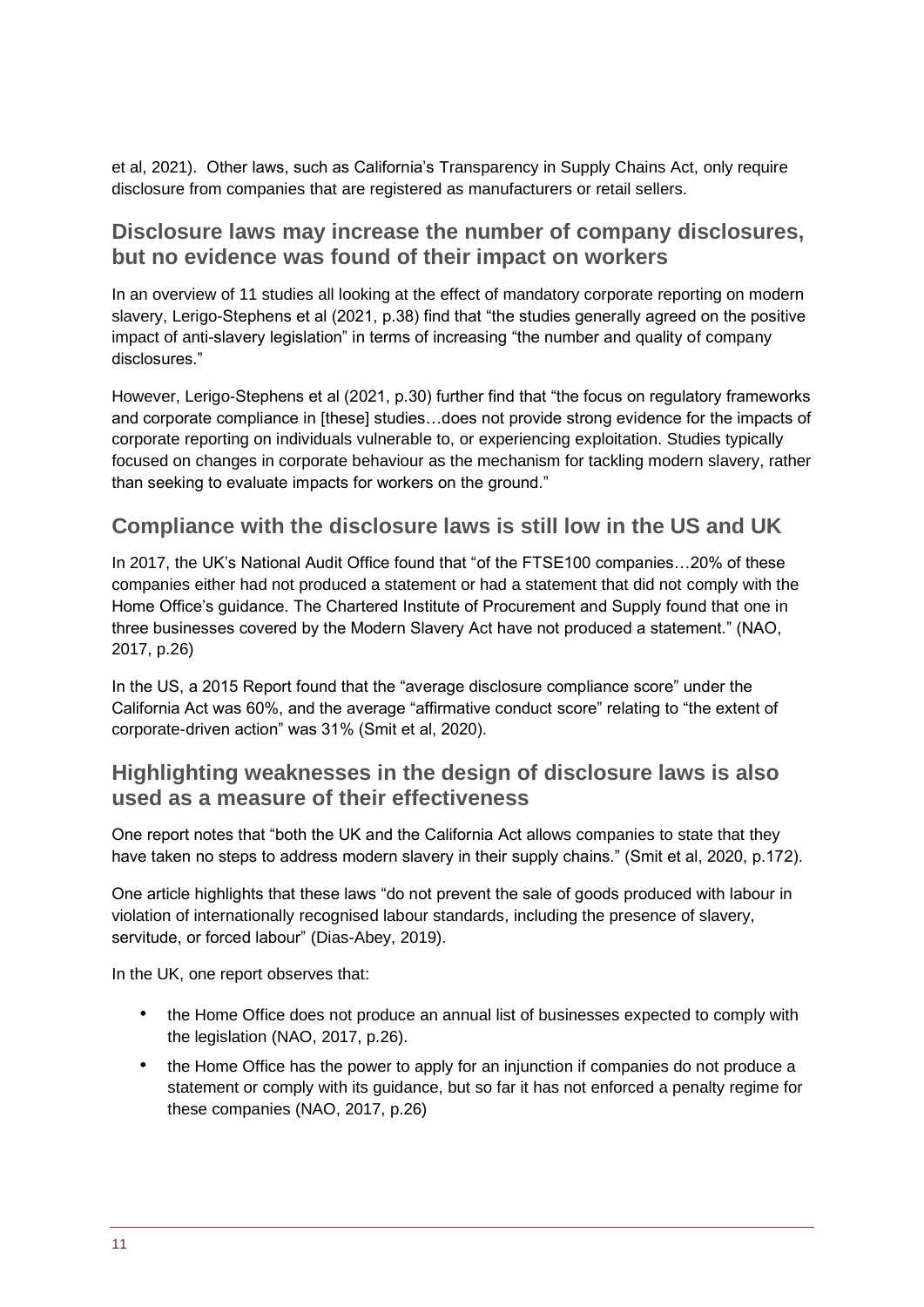## **The new 'mandatory due diligence' approach puts more legal responsibility and liabilities on the parent company**

Mandatory due diligence legislation is a step further than disclosure laws, requiring companies to take measures to identify risks within their supply chain and specifying that those measures must be *adequate* and *effectively implemented (*Cossart *&* Chatelain, 2019). Crucially, they "establish a duty of care – a legal obligation to adhere to a standard of reasonable care, while performing any acts that could foreseeably harm human rights or the environment. Those harmed may bring civil (tort) action and claim remedy." (Cossart et al, 2017).

France's 2017 *Corporate Duty of Vigilance Law* was the first such national law requiring general mandatory due diligence requirements of this scope (Smit et al, 2020). The Netherlands, Germany and Switzerland have also recently introduced similar legislation, and the European Commission has announced it will introduce a legislative initiative for mandatory human rights due diligence for certain companies in 2021 (Smit et al, 2020).

#### **There is some evidence that a similar U.S. law has had some impact on modern slavery practices**

In the U.S., the Dodd-Frank Act (2010) has some similar mandatory due diligence elements with these new laws, although there are important differences including its limitation to mineral extraction in conflict zones (Smit et al, 2020, p.349).

Smit et al (2020, p.350) report that *The Enough Project* conducted field research in 2015 and 2016 in Eastern Congo with miners, traders, human rights activists, civil society leaders, and foreign industry experts, to assess impacts of the legislation. One finding was that 86% of the 193 mines assessed for conflict and child labour successfully passed.

However, compliance for the Dodd-Frank Act (2010) has been found to be low. In an analysis of 100 conflict minerals reports filed by US companies in response to the 2010 Dodd Frank Act, a report by Amnesty International and Global Witnesses (2015) found that "79 of these companies failed to meet the minimum requirements established by the law, that only 16% of them were going beyond their direct suppliers to attempt to contact those down the production chain, and that more than half of the companies sampled did not report to senior management when they identified a risk in their supply chain."

Otherwise, the new laws on mandatory due diligence have not been in force long enough to assess their effectiveness. A 2019 Business and Human Rights report noted the lack of implementation of the French law so far (BHRRC, 2019).

#### **A recent gold standard study to assess the legislative options recommends a mandatory due diligence approach**

Based on a wealth of surveys, expert interviews, case studies, and legal research, a group of academic specialists produced a detailed and comprehensive study of almost 600 pages to weigh the legislative options to combat modern slavery in supply chains (Smit et al (2020). Commissioned by the EC, this study concludes that mandatory due diligence legislation is the best option, and has informed the EC's position on the issue (Nicolson et al, 2020).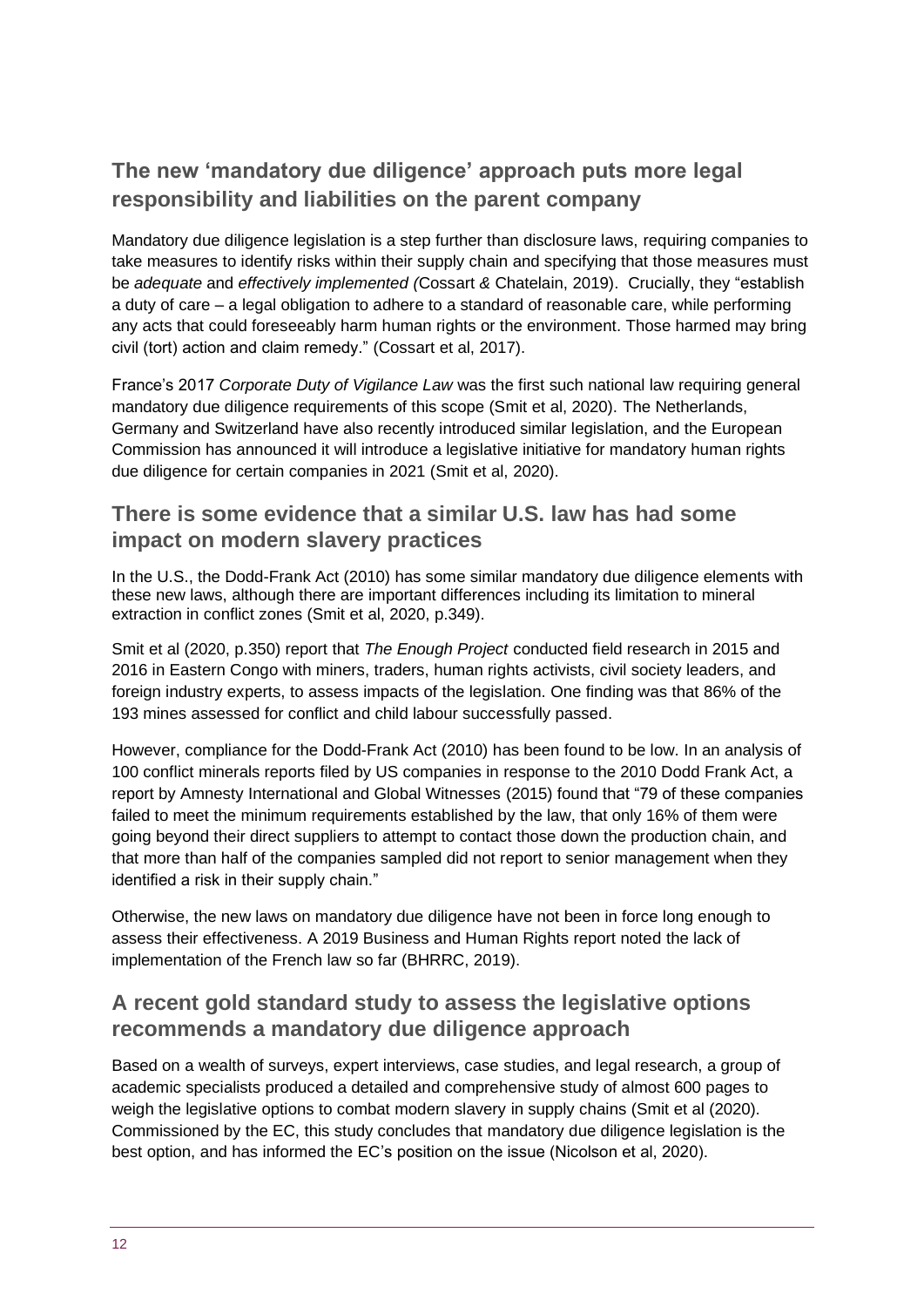# **6. Trade-related measures**

#### **A different approach is giving Customs the authority to seize imported goods whose production may have used forced labour**

The US Trade Facilitation Act (2015) allows US Customs to seize imported goods if an importer is unable to provide a certificate proving what measures were taken to ensure that the goods were not produced using forced labour (Smit et al, 2020). The law closes a loophole in section 307 of the 1930 Tariff Act which prohibited goods from entering the US made with the use of forced labor, but was rarely implemented. The implementation of this act is through 'Section 307' 'Withhold Release Orders' (WRO).

#### **In the US, Customs have used this authority inconsistently, but it has had impacts on some accused companies**

Casey et al (2021) report that between 1930 and the mid-1980s, merchandise was denied entry into the United States at least 10 times under Section 307. Between 1991 and 1995, 21 WRO's were issued all against manufacturers in China. Between 2000 and 2016, no WROs were issued. Since 2016, China has become the focus of Section 307 actions, and in January 2021 a WRO was issued against all cotton products and tomato products produced in Xinjiang related to the use of detainee or prison labour and situations of forced labour. The U.S. Customs and Border Protection Agency cites 48 active WROs as of March 2021 (CBP, 2021).

A recent discussion paper commissioned by the Greens/European Free Alliance (EFA) Group in the European Parliament (Vanpeperstraete, 2021, p.4) states that "the issuance of WRO's might not be sufficiently evidence-based, uniform and apolitical", and that there is "no requirement to remediate harm and improve working conditions of the people involved in these cases", potentially leading companies to shut down and leave workers in a worse situation.

The Walk Free Foundation (2017) notes that US\$75 million was wiped off the market value of Malaysian company Pure Circle who was attempting to import "Stevia" (a form of sweetener) which was allegedly produced by forced labour in China.

Vanpeperstraete (2021) cites the 'Top Glove' case where a WRO against this Malaysian company is expected to lead the company to improve workers accommodations and repay as much as US\$34 million to 10,000 workers who were forced to pay recruitment fees to obtain their iobs.

#### **There is increasing international interest in using trade mechanisms to combat modern slavery**

Vanpeperstraete (2021) lists several different ways that the EU could introduce import bans for goods produced with the use of forced labour. The options listed are: (1) EU foreign policy, i.e. the new EU Human Rights Sanctions mechanism (2) amending our Free Trade Agreements and other trade mechanisms (3) a new Internal Market instrument, and (4) a new instrument with a trade legal basis. The author summarises some of the advantages and disadvantages of each instrument based on his experience in the field (p.12).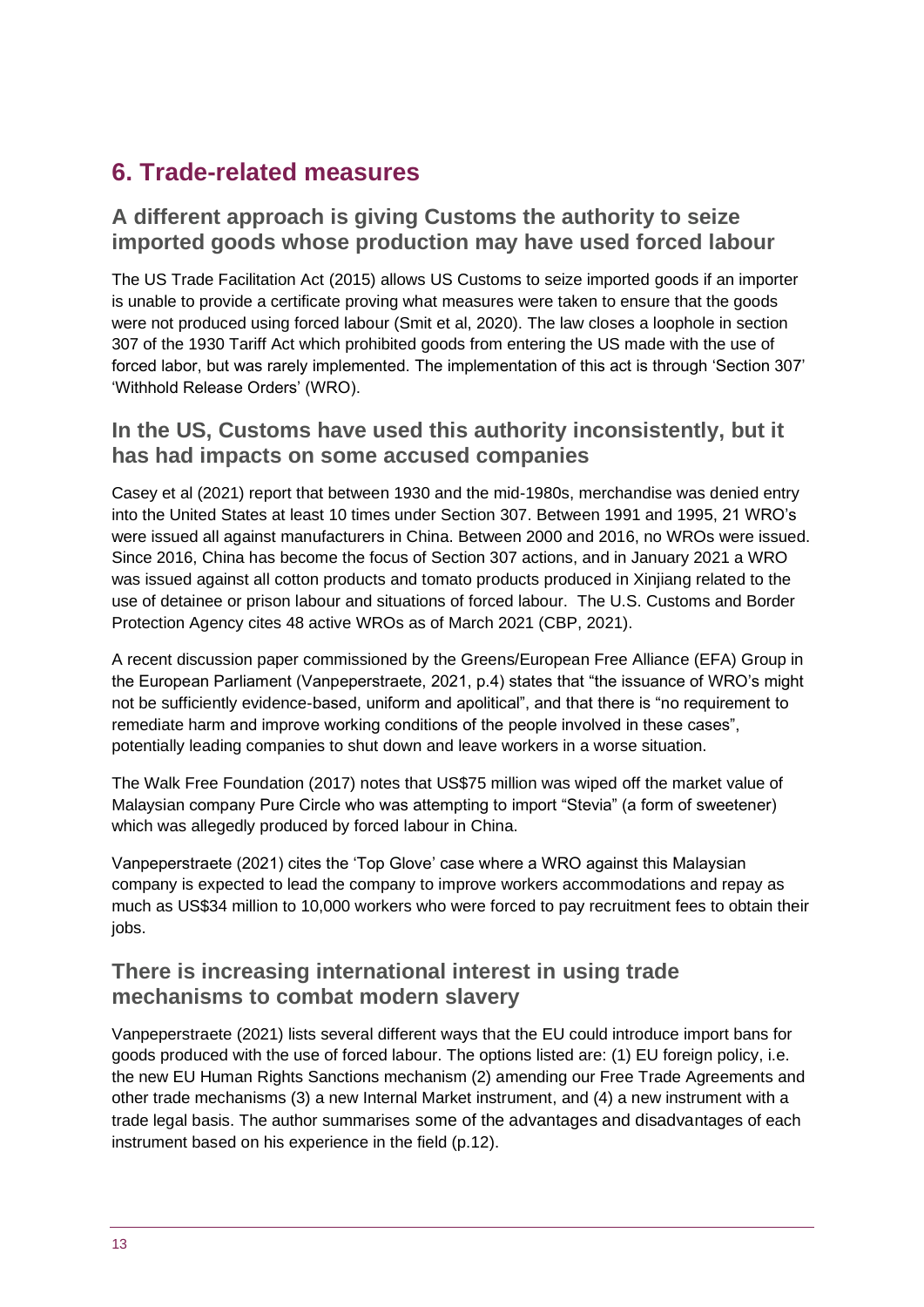Casey et al (2021, p.2) state that "for the first time in a U.S. free trade agreement, the U.S.- Mexico-Canada Agreement (USMCA) [2020] also commits parties to prohibit imports of goods produced by forced labor through "measures it considers appropriate," and to establish cooperation for identifying such goods." Implementing legislation associated with this trade agreement created a 'Forced Labor Enforcement Task Force' to monitor reporting requirements.

#### **The use of trade power shows some evidence of partial effects**

Both the EU and the US have used their international market and trade importance to push other countries to make policy changes on forced labour within their jurisdictions.

One example is forced labour in the fishing industry in Thailand. In 2019 the US withdrew Thailand's access to its tariff reduction programme (Generalized System of Preferences - GSP), and the EU threatened to ban imports from the country in 2015 because of the issue. After six years of international pressure through trade instruments, the Thai government has introduced some measures, including adopting amendments to its Fisheries Law, mandatory installation of vessel monitoring systems, establishment of port-in-port-out centers and increased fines for violations. Thailand also became the first country in Asia to ratify the Work in Fishing Convention in 2019 (Cretti, 2020). However, NGO research shows that forced labour practices are still endemic in the industry (HRW, 2018).

# **7. References**

- Amnesty International & Global Witness. (2015). *Digging for Transparency. How US companies are only scratching the surface of conflict minerals reporting*. https://www.amnestyusa.org/reports/digging-for-transparency-how-u-s-companies-areonly-scratching-the-surface-of-conflict-minerals-reporting/
- Barrientos, S. & Smith, S. (2007) Do workers benefit from ethical trade? Assessing codes of labour practice in global production systems, *Third World Quarterly*, 28(4), 713- 729. https://doi.org[/10.1080/01436590701336580](https://doi.org/10.1080/01436590701336580)
- BHRRC (Business and Human Rights Resource Centre). (2017). *Modern slavery in company Operations and Supply Chains: Mandatory transparency, mandatory due diligence and public procurement due diligence*. Business and Human Rights Resource Centre. [https://www.ituc](https://www.ituc-csi.org/IMG/pdf/modern_slavery_in_company_operation_and_supply_chain_final.pdf)[csi.org/IMG/pdf/modern\\_slavery\\_in\\_company\\_operation\\_and\\_supply\\_chain\\_final.pdf](https://www.ituc-csi.org/IMG/pdf/modern_slavery_in_company_operation_and_supply_chain_final.pdf)
- BHRRC (Business and Human Rights Resource Centre). (2019, 18 June). *Report on first year of implementation of French duty of vigilance law finds companies must do more*. [https://www.business-humanrights.org/en/latest-news/report-on-first-year-of](https://www.business-humanrights.org/en/latest-news/report-on-first-year-of-implementation-of-french-duty-of-vigilance-law-finds-companies-must-do-more/)[implementation-of-french-duty-of-vigilance-law-finds-companies-must-do-more/](https://www.business-humanrights.org/en/latest-news/report-on-first-year-of-implementation-of-french-duty-of-vigilance-law-finds-companies-must-do-more/)
- Bryant, K. & Landman, T. (2020). Combatting human trafficking since Palermo: What do we know about what works? *Journal of Human Trafficking*, 6(2), 119-140. <https://doi.org/10.1080/23322705.2020.1690097>
- Bunting, A., Quirk, J. (2017). *Contemporary slavery: Popular rhetoric and political practice.* University of British Columbia Press. ISBN:9780774832441.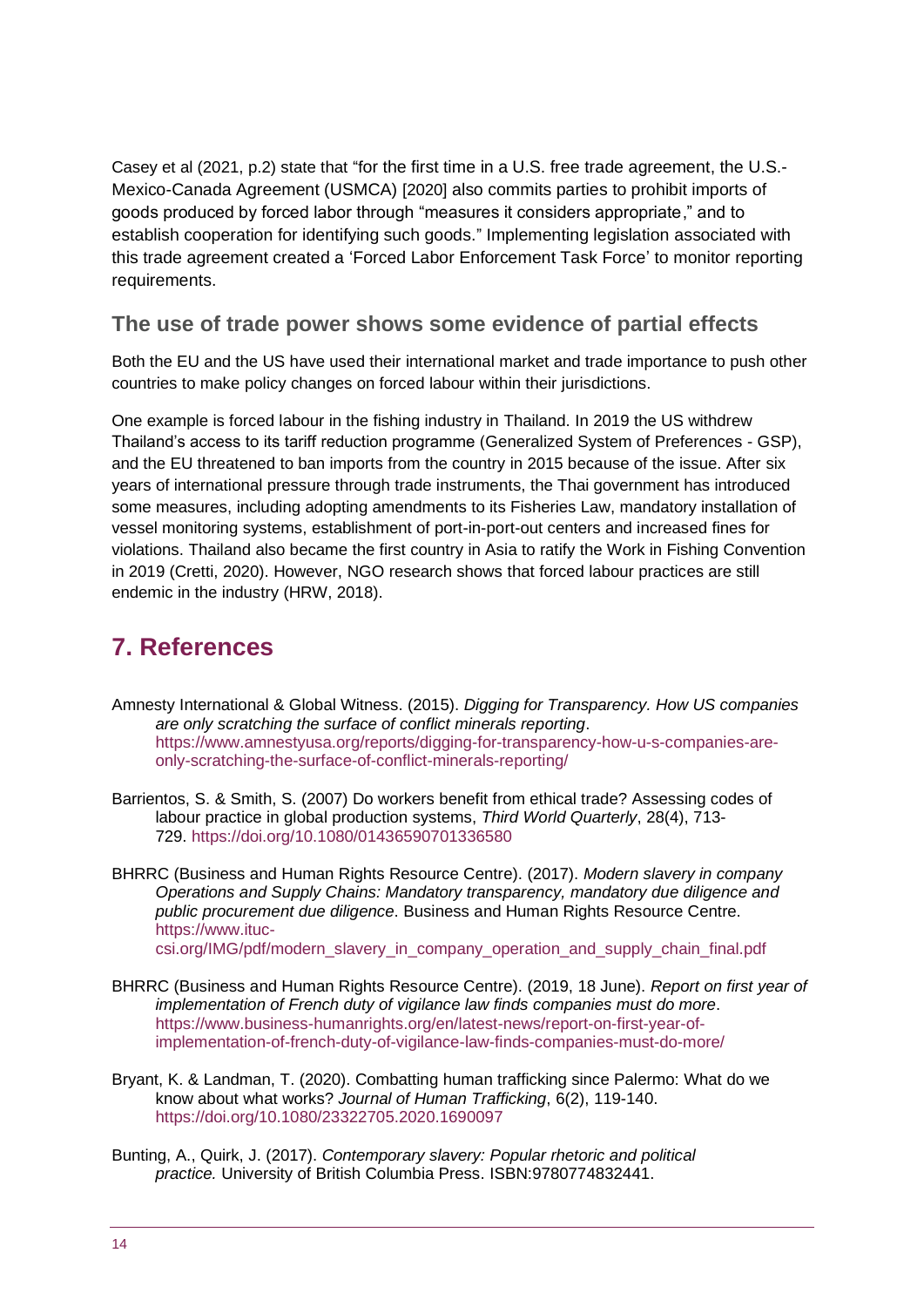- Casey, C., Cimino-Isaacs, C., O'Regan, K. (2021). *Section 307 and imports produced by forced labor (IF11360).* Congressional Report Service. <https://crsreports.congress.gov/product/pdf/IF/IF11360>
- CBP (Customs and Border Protection, U.S.A.). (2021, 13 January). *CBP issues region-wide withhold release order on products made by slave labor in Xinjiang*. [https://www.cbp.gov/newsroom/national-media-release/cbp-issues-region-wide-withhold](https://www.cbp.gov/newsroom/national-media-release/cbp-issues-region-wide-withhold-release-order-products-made-slave)[release-order-products-made-slave](https://www.cbp.gov/newsroom/national-media-release/cbp-issues-region-wide-withhold-release-order-products-made-slave)
- CBP (Customs and Border Protection, U.S.A.). (2021, 1 June). *Forced Labor*. <https://www.cbp.gov/trade/programs-administration/forced-labor>
- Cockayne, J. (2021). Working with the financial sector to correct the market failure of modern slavery. *Business and Human Rights Journal*, 6(1), 159-162. https://doi.org/10.1017/bhj.2020.19
- Cossart, S. & Chatelain, L. (2019). *What lessons does France's Duty of Vigilance law have for other national initiatives?* Business and Human Rights Resource Centre. [https://www.business-humanrights.org/en/blog/what-lessons-does-frances-duty-of](https://www.business-humanrights.org/en/blog/what-lessons-does-frances-duty-of-vigilance-law-have-for-other-national-initiatives/)[vigilance-law-have-for-other-national-initiatives/](https://www.business-humanrights.org/en/blog/what-lessons-does-frances-duty-of-vigilance-law-have-for-other-national-initiatives/)
- Cossart, S., Chaplier, J., & Beau de Lomenie, T. (2017). The French law on duty of care: A historic step towards making globalization work for all. *Business and Human Rights Journal*, 2(2), 317-323. https://doi.org/10.1017/bhj.2017.14
- Crane, A., LeBaron, G., Allain, J. & Behbahani, L. (2019). Governance gaps in eradicating forced labor: From global to domestic supply chains. *Regulation and Governance*, 13, 86–106. <https://doi.org/10.1111/rego.12162>
- Cretti, G. (2020). *Human trafficking in the Thai fishing industry: A call to action for EU and US importers.* Istituto Affari Internazionali.<https://www.iai.it/sites/default/files/iaicom2005.pdf>
- Dias-Abey, M. (2019). Using law to support social movement-led collective bargaining structures in supply chains. *Australian Journal of Labour Law*, 32(1) 123-145. [https://papers.ssrn.com/sol3/papers.cfm?abstract\\_id=3400564](https://papers.ssrn.com/sol3/papers.cfm?abstract_id=3400564)
- Early K. (2017). *Guide to buying responsibly*. The Joint Ethical Trading Initiatives. <https://www.ethicaltrade.org/resources/guide-buying-responsibly>
- Emberson, C. (2019). Tackling slavery in supply chains: lessons from Brazilian-UK beef and timber, [https://www.nottingham.ac.uk/research/beacons-of-excellence/rights](https://www.nottingham.ac.uk/research/beacons-of-excellence/rights-lab/resources/reports-and-briefings/2019/march/tackling-slavery-in-supply-chains.pdf)[lab/resources/reports-and-briefings/2019/march/tackling-slavery-in-supply-chains.pdf](https://www.nottingham.ac.uk/research/beacons-of-excellence/rights-lab/resources/reports-and-briefings/2019/march/tackling-slavery-in-supply-chains.pdf)
- Freedom Fund. (2019). *Unlocking what works: How community-based interventions are ending bonded labour in India*, [https://freedomfund.org/wp-content/uploads/Freedom-Fund-](https://freedomfund.org/wp-content/uploads/Freedom-Fund-Evidence-in-Practice-Paper-Unlocking-what-works.pdf)[Evidence-in-Practice-Paper-Unlocking-what-works.pdf](https://freedomfund.org/wp-content/uploads/Freedom-Fund-Evidence-in-Practice-Paper-Unlocking-what-works.pdf)
- Freedom Fund. (2021). *From local to global: Building a strategic litigation ecosystem to address modern slavery in supply chains, scoping study*, May 2021, [https://freedomfund.org/wp](https://freedomfund.org/wp-content/uploads/Strategic-litigation-briefing.pdf)[content/uploads/Strategic-litigation-briefing.pdf](https://freedomfund.org/wp-content/uploads/Strategic-litigation-briefing.pdf)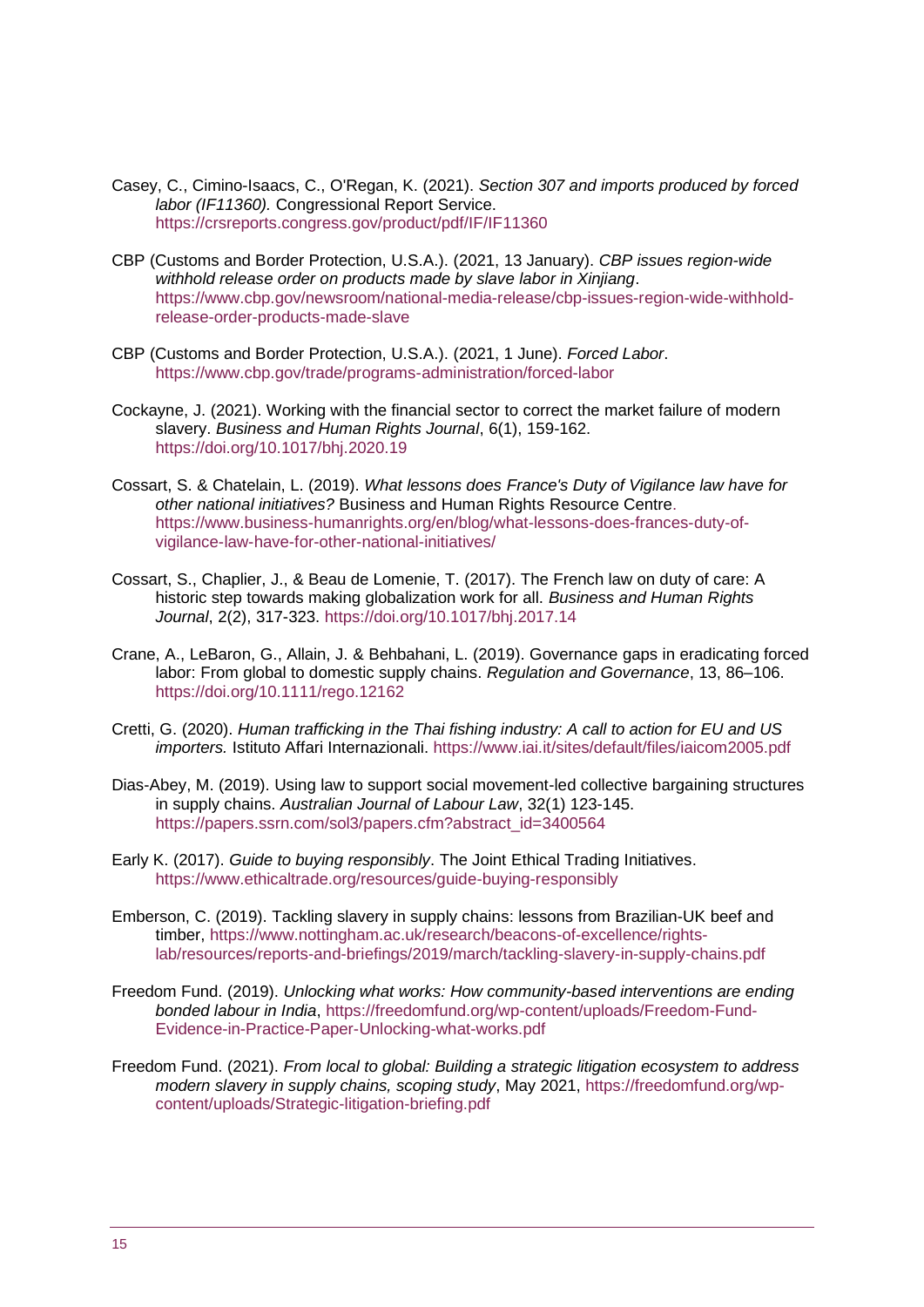- Hofmann, H., Schleper, M.C. & Blome, C. (2018). Conflict minerals and supply chain due diligence: An exploratory study of multi-tier supply chains. *J Bus Ethics,* 147, 115–141. <https://doi.org/10.1007/s10551-015-2963-z>
- HRW (Human Rights Watch). (2018). *Hidden chains: Rights abuses and forced labor in Thailand's fishing industry.* <https://www.refworld.org/docid/5a69baec4.html>
- ICAI (Independent Commission for Aid Impact). (2020). *Literature review: The UK's approach to tackling modern slavery through the aid programme*. [https://icai.independent.gov.uk/html](https://icai.independent.gov.uk/html-version/__trashed-11/)[version/\\_\\_trashed-11/](https://icai.independent.gov.uk/html-version/__trashed-11/)
- IHRB (Institute for Human Rights and Business). (2017). *Responsible recruitment: Remediating worker-paid recruitment fees.* [https://www.ihrb.org/focus-areas/migrant](https://www.ihrb.org/focus-areas/migrant-workers/remediating-worker-paid-recruitment-fees)[workers/remediating-worker-paid-recruitment-fees](https://www.ihrb.org/focus-areas/migrant-workers/remediating-worker-paid-recruitment-fees)
- ILO (International Labour Orgnaisation). (2017). Global estimates of modern slavery: Forced labour and forced marriage. [https://www.ilo.org/wcmsp5/groups/public/---dgreports/--](https://www.ilo.org/wcmsp5/groups/public/---dgreports/---dcomm/documents/publication/wcms_575479.pdf) [dcomm/documents/publication/wcms\\_575479.pdf](https://www.ilo.org/wcmsp5/groups/public/---dgreports/---dcomm/documents/publication/wcms_575479.pdf)
- [Kotiswaran,](https://www.researchgate.net/scientific-contributions/Prabha-Kotiswaran-2181611958) P. (2019). Trafficking: A development approach. *[Current Legal Problems,](https://www.researchgate.net/journal/Current-Legal-Problems-0070-1998)* 72(1), 375-416. https://doi.org[/10.1093/clp/cuz012](http://dx.doi.org/10.1093/clp/cuz012)
- Kovick, D. & Davis, R. (2019). *Tackling modern slavery and human trafficking at scale through financial sector leverage.* Financial Sector Commission on Modern Slavery and Human Trafficking Secretariat, Briefing Paper 2. United Nations University. <https://shiftproject.org/wp-content/uploads/2020/01/SecretariatBriefingPaper2.pdf>
- LeBaron, G., Lister, J. & Dauvergne, P. (2017). Governing global supply chain sustainability through the ethical audit regime. *Globalizations*. 14(6), 958-975. https://doi.org[/10.1080/14747731.2017.1304008](https://doi.org/10.1080/14747731.2017.1304008)
- LeBaron, G., & Rühmkorf, A. (2017). Steering CSR through home state regulation: A comparison of the impact of the UK Bribery Act and Modern Slavery Act on global supply chain governance. *Global Policy*, 8, 15-28.<https://doi.org/10.1111/1758-5899.12398>
- LeBaron, G. (2018). 'Understanding the global business of forced labour: An introduction'. In LeBaron, G. (ed.) *[Researching Forced Labour in the Global Economy: Methodological](https://britishacademy.universitypressscholarship.com/view/10.5871/bacad/9780197266472.001.0001/upso-9780197266472)  [Challenges and Advances](https://britishacademy.universitypressscholarship.com/view/10.5871/bacad/9780197266472.001.0001/upso-9780197266472)*. British Academy Scholarship Online. https://doi.org/10.5871/bacad/9780197266472.003.0001:
- LeBaron, G. & Phillips, N. (2019). States and the political economy of unfree labour. *New Political Economy*. 24(1), 1-21, https://doi.org[/10.1080/13563467.2017.1420642](https://doi.org/10.1080/13563467.2017.1420642)
- LeBaron, G. & Rühmkorf, A. (2019). The domestic politics of corporate accountability legislation: struggles over the 2015 UK Modern Slavery Act. *Socio-Economic Review*, 17(3), 709– 743. <https://doi.org/10.1093/ser/mwx047>
- LeBaron, G. (2020a). Combatting modern slavery: Why labour governance is failing and what we can do about it. Polity Press. ISBN: 978-1-509-51367-3.
- [LeBaron,](https://news.trust.org/profile/?id=0033z00002jWAIyAAO) G. (2020b, 30 July) *It's time to stop believing corporate fairytales about modern slavery*. Thomson Reuters Foundation, [https://news.trust.org/item/20200730072924](https://news.trust.org/item/20200730072924-uxgwe/) [uxgwe/](https://news.trust.org/item/20200730072924-uxgwe/)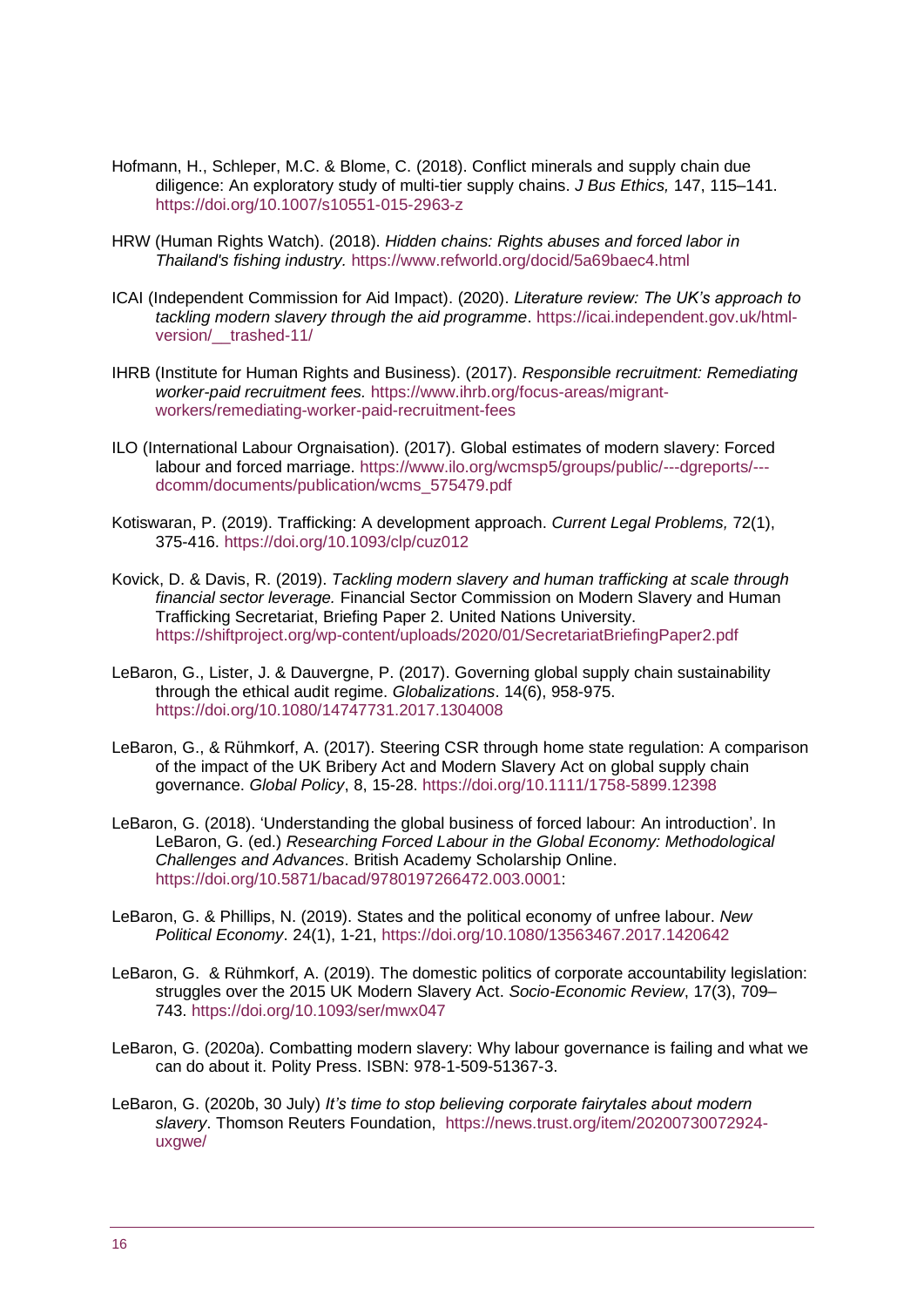- Lerigo-Stephens, H., Schwarz, K., Bales, Cakir, G., Gul, M. Kisielowska, I., Malik, U., & Hamid, N. (2021). *What works to end modern slavery? A review of evidence on policy and Interventions in the context of markets* (Delta 8.7 and Rights Lab 2021). [https://www.nottingham.ac.uk/research/beacons-of-excellence/rights](https://www.nottingham.ac.uk/research/beacons-of-excellence/rights-lab/resources/reports-and-briefings/2021/february/markets-evidence-review.pdf)[lab/resources/reports-and-briefings/2021/february/markets-evidence-review.pdf](https://www.nottingham.ac.uk/research/beacons-of-excellence/rights-lab/resources/reports-and-briefings/2021/february/markets-evidence-review.pdf)
- Lund-Thomsen, P. & Lindgreen, A. (2014). Corporate social responsibility in global value chains: where are we now and where are we going? *Journal of Business Ethics*, 123(1), pp. 11-22. https://doi.org/10.1007/s10551-013-1796-x file
- NAO (National Audit Office). (2017). *Reducing modern slavery*. [https://www.nao.org.uk/wp](https://www.nao.org.uk/wp-content/uploads/2017/12/Reducing-Modern-Slavery.pdf)[content/uploads/2017/12/Reducing-Modern-Slavery.pdf](https://www.nao.org.uk/wp-content/uploads/2017/12/Reducing-Modern-Slavery.pdf)
- [Nicolson,](https://www.allens.com.au/people/n/rachel-nicolson/) R., [Banyasz,](https://www.allens.com.au/people/b/dora-banyasz/) D., Turnbull, E. & [McAvaney,](https://www.allens.com.au/people/m/hamish-mcavaney/) H. (2020). *New EU mandatory human rights and environmental due diligence regime.* Allens Linklater*.* [https://www.allens.com.au/insights-news/insights/2020/06/new-eu-mandatory-human](https://www.allens.com.au/insights-news/insights/2020/06/new-eu-mandatory-human-rights-and-environmental-due-diligence-regime/)[rights-and-environmental-due-diligence-regime/](https://www.allens.com.au/insights-news/insights/2020/06/new-eu-mandatory-human-rights-and-environmental-due-diligence-regime/)
- Phillips, N., LeBaron, G. & Wallin, S. (2018). *[Mapping and measuring the effectiveness of labour-](https://www.ilo.org/wcmsp5/groups/public/---dgreports/---inst/documents/publication/wcms_632120.pdf)[Related disclosure requirements for global supply chains.](https://www.ilo.org/wcmsp5/groups/public/---dgreports/---inst/documents/publication/wcms_632120.pdf)* International Labour Organization Working Paper No 32. [https://www.ilo.org/wcmsp5/groups/public/--](https://www.ilo.org/wcmsp5/groups/public/---dgreports/---inst/documents/publication/wcms_632120.pdf) [dgreports/---inst/documents/publication/wcms\\_632120.pdf](https://www.ilo.org/wcmsp5/groups/public/---dgreports/---inst/documents/publication/wcms_632120.pdf)
- Schwarz, K., & Allain, J. (2020). *Antislavery in domestic legislation: An empirical analysis of national prohibition globally.* University of Nottingham. [https://nottingham](https://nottingham-repository.worktribe.com/output/5427254/antislavery-in-domestic-legislation-an-empirical-analysis-of-national-prohibition-globally)[repository.worktribe.com/output/5427254/antislavery-in-domestic-legislation-an-empirical](https://nottingham-repository.worktribe.com/output/5427254/antislavery-in-domestic-legislation-an-empirical-analysis-of-national-prohibition-globally)[analysis-of-national-prohibition-globally](https://nottingham-repository.worktribe.com/output/5427254/antislavery-in-domestic-legislation-an-empirical-analysis-of-national-prohibition-globally)
- Skrivankova, K. (2017). *Base code guidance: Modern slavery.* Ethical Trading Initiative [https://www.ethicaltrade.org/sites/default/files/shared\\_resources/eti\\_base\\_code\\_guidance\\_](https://www.ethicaltrade.org/sites/default/files/shared_resources/eti_base_code_guidance_modern_slavery_web.pdf) modern\_slavery\_web.pdf
- Smit, L., Bright, C., McCorquodale, R., Bauer, M., Deringer, H., Baeza- Breinbauer, D.,Torres-Cortés, F., Alleweldt, F., Kara, S., Salinier, C. & Tobed, H. (2020). *Study on due diligence requirements through the supply chain, Final report.* [https://media.business](https://media.business-humanrights.org/media/documents/files/documents/DS0120017ENN.en_.pdf)[humanrights.org/media/documents/files/documents/DS0120017ENN.en\\_.pdf](https://media.business-humanrights.org/media/documents/files/documents/DS0120017ENN.en_.pdf)
- Stevenson, M., & Cole, R. (2018). Modern slavery in supply chains: A secondary data analysis of detection, remediation and disclosure. *Supply Chain Management: An International Journal*, 13(3), 81–99. <https://doi.org/10.1108/SCM-11-2017-0382>
- Strauss, K. (2013). Unfree again: Social reproduction, flexible labour markets and the resurgence of gang labour in the UK. *Antipode*, 45, 180–197. [https://doi.org/10.1111/j.1467-](https://doi.org/10.1111/j.1467-8330.2012.00997.x) [8330.2012.00997.x](https://doi.org/10.1111/j.1467-8330.2012.00997.x)
- Track Record Global. *Slavery in the supply chain*, [https://www.trackrecordglobal.com/slavery-in](https://www.trackrecordglobal.com/slavery-in-the-supply-chain/)[the-supply-chain/](https://www.trackrecordglobal.com/slavery-in-the-supply-chain/)
- Ullah, S., Adams, K., Adams, D., & Attah-Boakye, R. (2021). Multinational corporations and human rights violations in emerging economies: does commitment to social and environmental responsibility matter? *Journal of Environmental Management*, 280, [111689]. https://doi.org/10.1016/j.jenvman.2020.111689